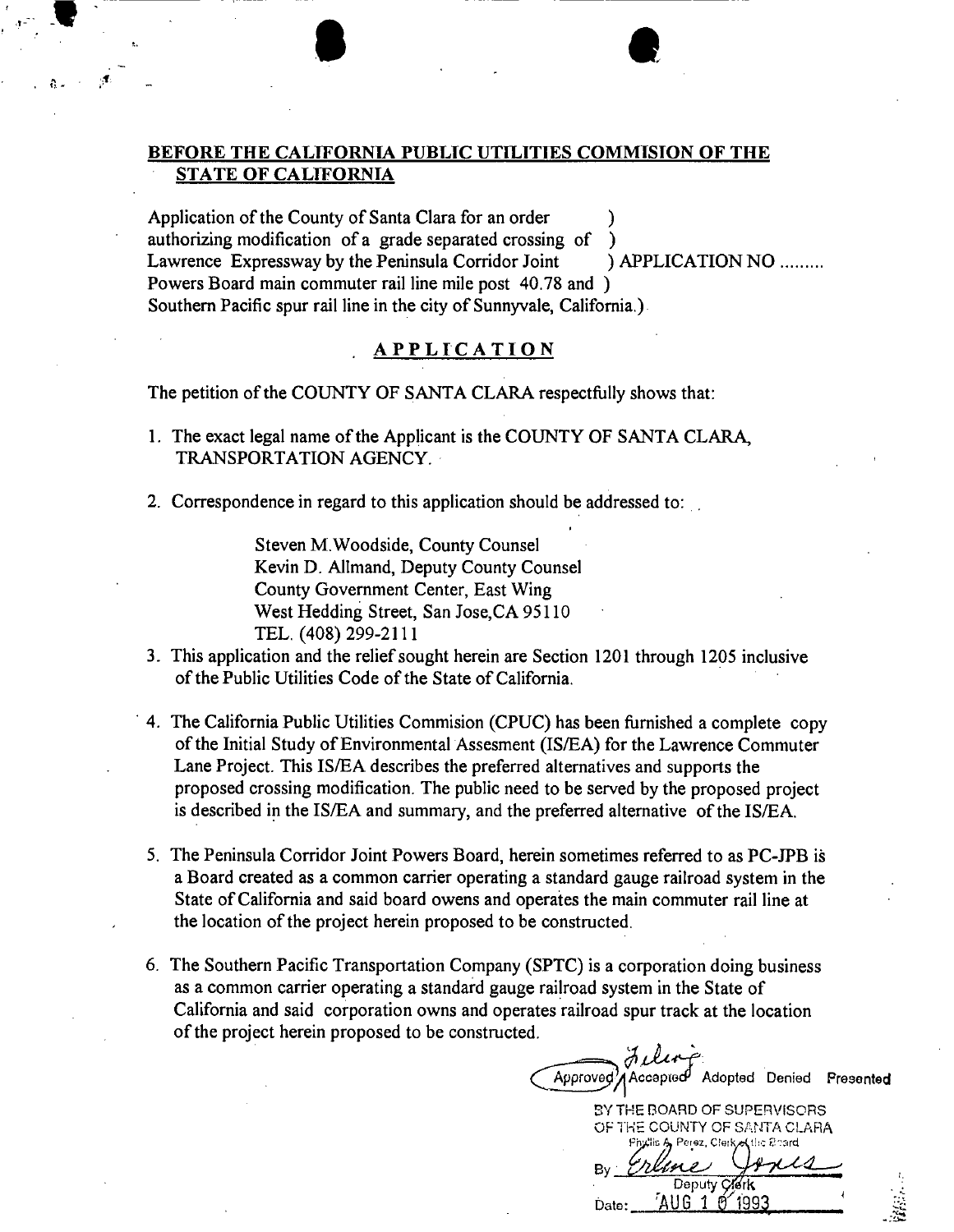

 $\bullet$ 

- 8. The project is scheduled for construction early in 1995. It is expected that the construction will be completed by late summer 1996.
- 9. The following exhibits are transmitted:

. '.

---------

f

a. One copy of Exhibit "A"; three (3) typed pages, giving general information and specific data.

b. One print of Exhibit "B"; three (3) sheets, showing Location map, Site plan, and General plan with structure plan, elevation and views of the proposed overhead construction.

c. One copy of Exhibit "C"; right of way plans and legal description for PC-JPB & SPRR for the project site.

d. One copy of Exhibit "0"; the cover sheet and of the signature page for the Final Environmental Impact Statement.

The complete IS/EA is available for review at the Transportation Agency, 3331 North First

Street, Building "B", 2nd.fl., San Jose, CA 95134. If so desired, please call Project Engineer, Gamini Rajapakse, at (408) 321-7144.

- 10. Copies of the enclosed exhibits have been sent to the PC-JPB & SPTC. It is anticipated that the project will be financed with State, Federal and Local funds.
- 11. The Transportation Agency, is the lead agency for this project. The project has been developed so as to give detailed consideration to the potential impact upon the quality on the environment. On August 18, 1986, in compliance with the Public Resources Code, the Federal Highway Administration approved the Final Environmental Assesment and issued a Finding of no Significant Impact for the project as shown by Exhibit "D" and made a part hereof.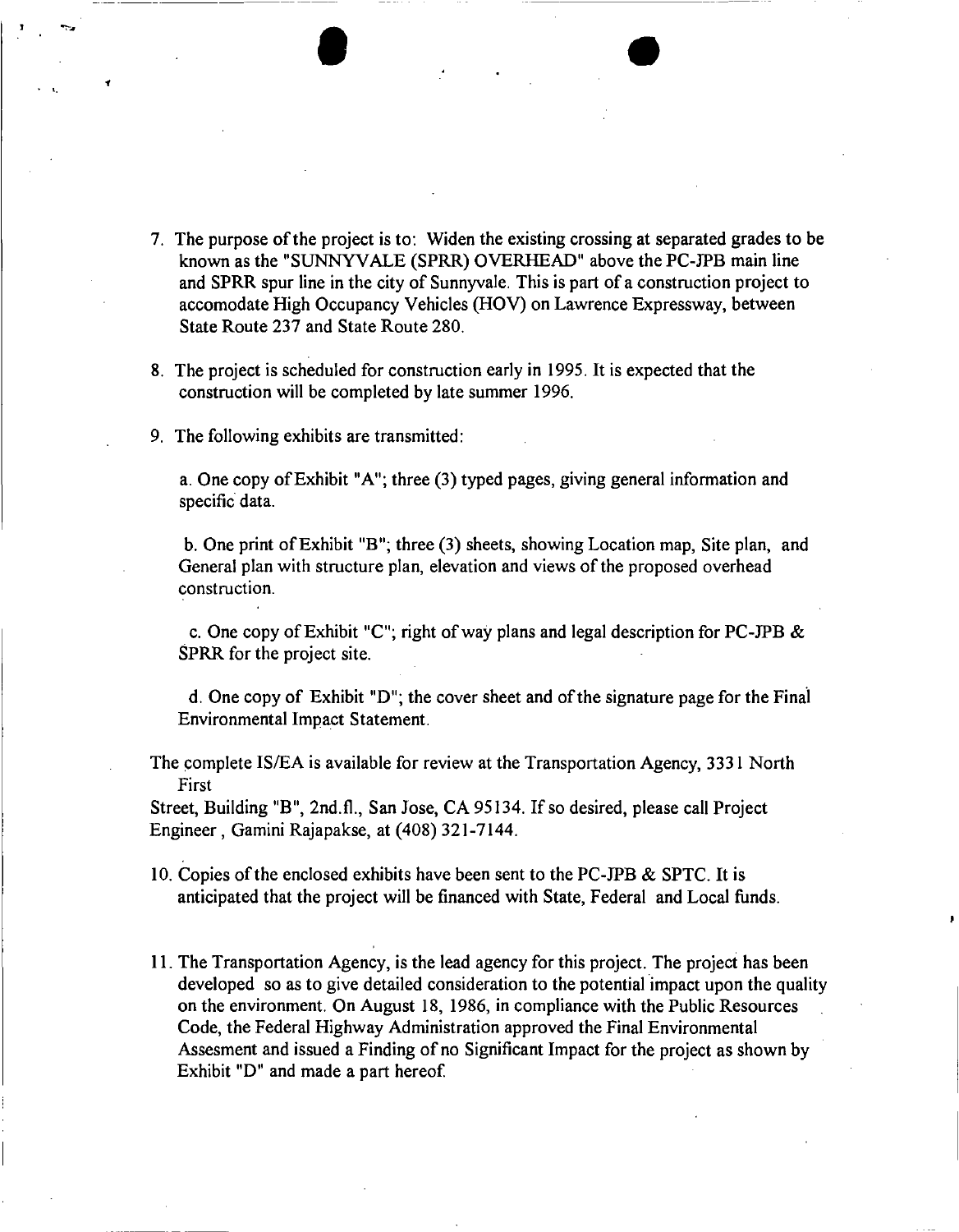### . WHEREFORE, appicant requests that:

'. • •

•••

a. The Public Utilities Commision of the State of California issue its authorization for said construction permit pursuant to provisions under section 1201-1205, inclusive, of the Public Utilities Code.

b. The Commission find that the project will not have a significant effect on the environment, the mitigation measures adopted by the Transportation Agency, as set forth in Exhibit "D" are satisfactory.

C. The order provides four (4) years from the date of such order within which to complete the proposed project.

Dated at San Jose, California, this *...... 10* day of August... 1993

Respectively submitted, COUNTY OF SANTA CLARA

 $Bv$ 

Lawrence Reuter **Director** County of Santa Clara Transportation Agency 3331 North First Street, San Jose, CA 95134

*/1, .. . 'IYi/}}* **By** Bound Allening

Kevin D. Allmand Deputy County Counsel County of Santa Clara County Government Center, East Wing West Hedding Street, San Jose, CA 95110-1770 (408) 299-2111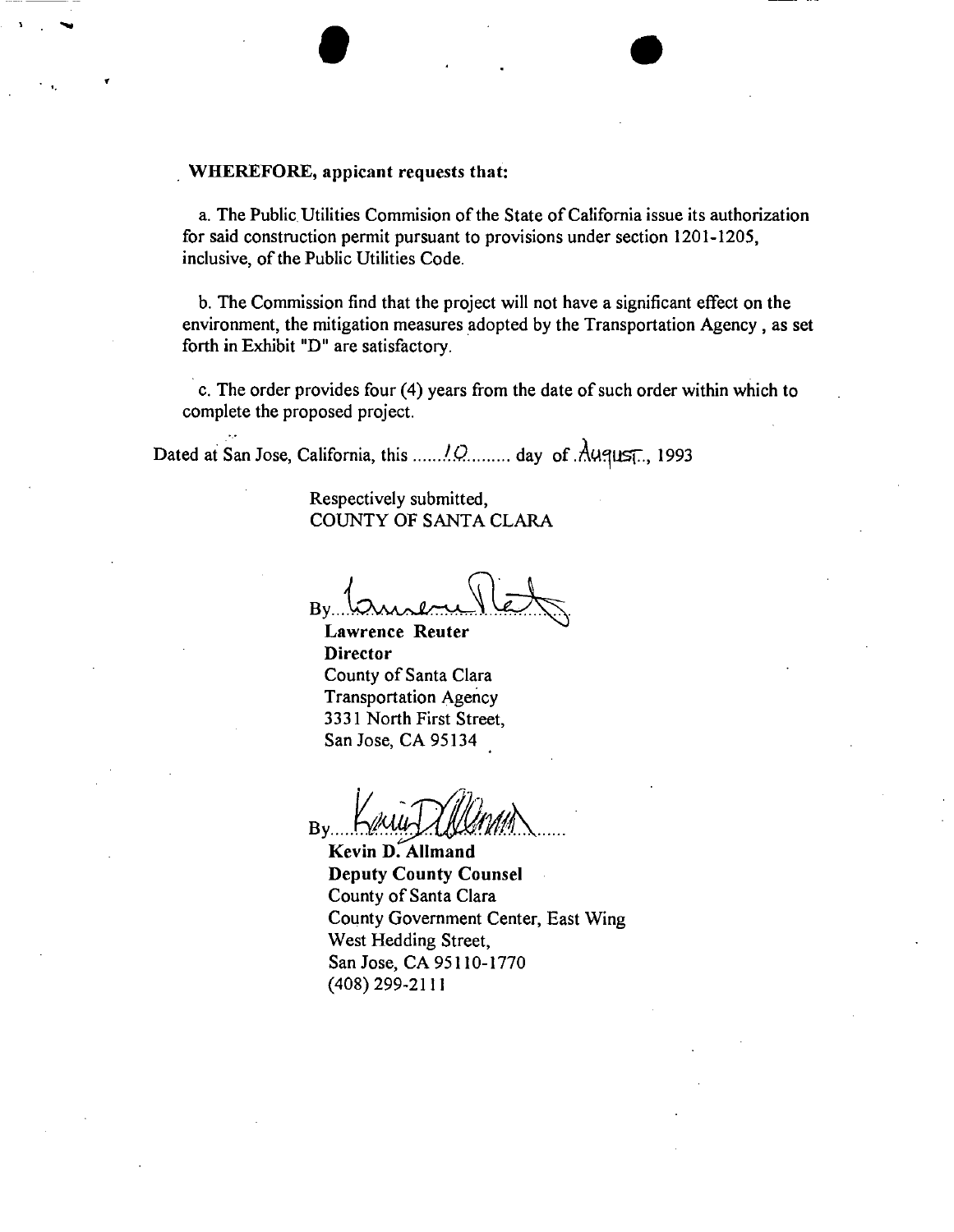### **VERIFICATION**

LAWRENCE REUTER under penalty of perjury, declares:

, . """ •

That he is the Director of the Transportation Agency of the County of Santa Clara and is authorized to make this verification on behalf of the Santa Clara County Transportation Agency: that he has read the foregoing application and knows the contents thereof; that he is informed and believes the matters herein, stated to be true, and on that ground alleges that the matters stated herein are true.

I declare under penalty of perjury that the foregoing is true and correct.

Executed at San Jose, California on  $\frac{1}{2}\mathcal{U}$ .......1993.

.....<br>~ LAWRENCE REUTER

**Director**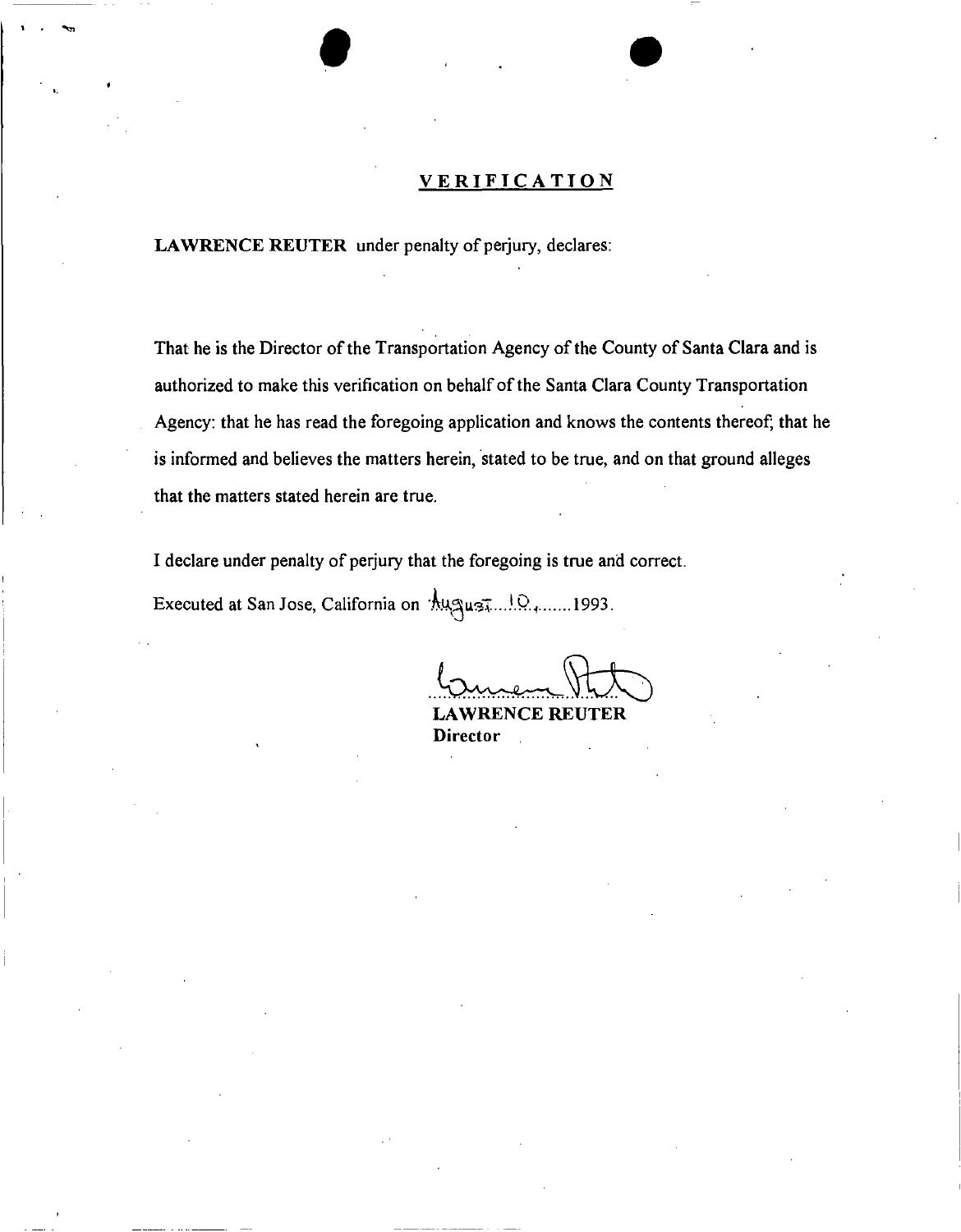### PROOF OF SERVICE BY MAIL

### State of California County of Santa Clara

I am now, and at all times herein mentioned have been, a citizen of the United States, over the age of eighteen (18) years, a resident of Santa Clara County, California, and not a party to the within action or cause; that my business adress is 3331 North First Street, Building 'B', 2nd. fl., San Jose, CA 95134; that I served a copy of the application to the California Public Utilities Commission for the modification of the existing grade seperated crossing of Lawrence Expressway and the Peninsula Corridor Joint Powers Board main line and Southern Pacific spur rail line in the city of Sunnyvale, by placing a copy in an envelope addressed to each of the following:

Mr. Tomas Lewcock City Manager City of Sunnnyvale 456 West Olive Avenue Sunnyvale CA 94088-3707

Ms. Sally Reed County Executive County of Santa Clara 70 West Hedding Street San Jose, CA 95110

Tom Davids Property Manager Peninsula Corridor Joint Powers Board 1250 San Carlos Avenue San Carlos, CA 94070-1306

Mr. Preston W.Kelly District IV, Director State of California Department of Transportation Box 23660 Oakland, CA 94623-0660

C.J.Burroughs Chief Engineer Southern Pacific Transportation Company One Market Plaza, Room 1001 San Francisco, CA 94105 ATTN: Dick DahlIof

•

Which envelopes were then sealed and, with postage fully prepaid thereon, was on .~.lf.q~s:t ...!21'!~~3. deposited in the United States mail at the place so addressed, or that there is regular communication by mail between the place of mailing and the place so addressed.

I declare under penalty of perjury that the forgoing is true and correct.

Executed this *.......*<sup>13</sup> day of Auqust...1993, at San Jose, California.

<u>Se Elepaksa</u>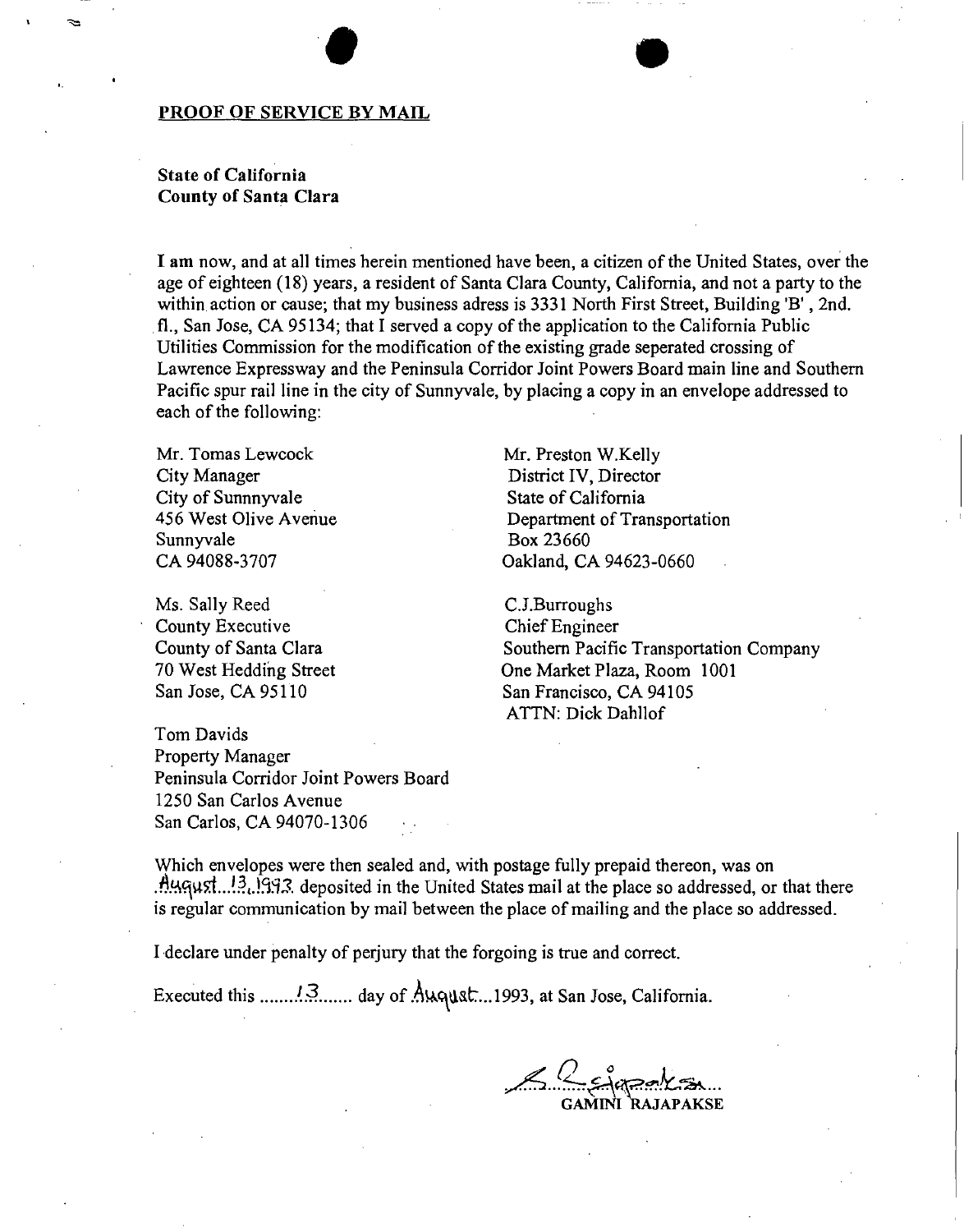## **EXHIBIT LISTING**

÷,

Modification of the existing grade separated crossing of Lawrence Expressway and the PC-1PB main commuter rail line and SPRR spur rail line.

. , •

| EXH | <b>DESCRIPTION</b>                                                          |
|-----|-----------------------------------------------------------------------------|
| А   | Three (3) typed pages, giving general information and specific<br>data.     |
| в   | Location map, Site plan & General Plan                                      |
| C   | R/W map & Legal description for PC-JPB & SPRR parcels.                      |
| D   | Final Environmental Impact Statement, cover page and the<br>signature page. |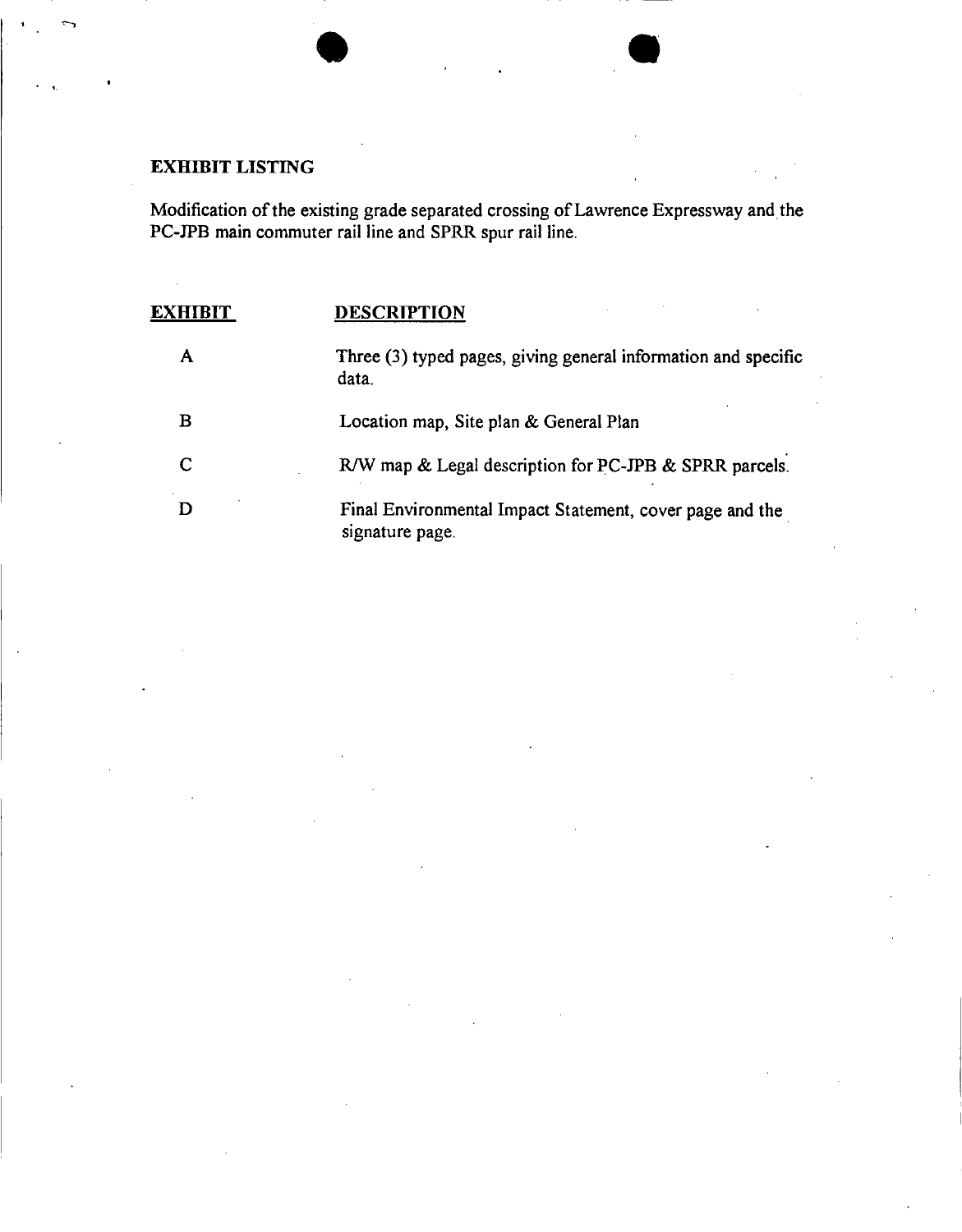SUNNYVAL<mark>I</mark> LE (SPR (SPRR) OVERHEAD Br. No. 37C-198

### EXHIBIT "A"

### I. GENERAL INFORMATION

•

-,

The County of Santa Clara, Transportation Agency proposes to construct two commuter (High Occupancy Vehicle or HOV) lanes on Lawrence Expressway between State Route 237 in the north and I-280 in the south. In order to accommodate the HOV lanes on the expressway, the project will include the widening of four (4) bridges. Bridges at Stevens Creek Blvd. and El Camino Real, will be widened in the median.The Sunnyvale (SPRR) Overhead will be widened on the east side. Central Expwy./ Lawrence will be widened on both sides by adding retaining walls.

Proposed crossing modification in the City of Sunnyvale, County of Santa Clara, Sunnyvale (SPRR) Overhead at Lawrence Expressway will be widened by 18'-2" on the east side of the bridge. This structure crosses at separated grades over the west bound  $\&$  east bound main tracks of Peninsula Corridor Joint Powers Board (PC-JPB) and Southern Pacific Transportation Company (SPTC) spur track.

### II. SPECIFIC DATA

### A. MODIFICATION OF AN EXISTING GRADE SEPARATION

1. The existing structure known as "SUNNYVALE (SPRR) OVERHEAD" at Lawrence Expressway, Br. No. 37C-198, cross over the PC-JPB'S & SPTC'S tracks at approximate railroad mile post 40.78 of the main line as shown on Exhibit "B".

(a). The existing overhead structure consist of three  $(3)$  spans, 112, 132 & 112 foot long. It is a built up steel girder bridge with concrete deck supported by columns on a common pile cap foundation. The deck accommodates three (3) eleven (11) foot lanes in each direction with pedestrian access on the east side of the bridge.

(b). The proposed widening will be done by adding two (2) built up steel girders and concrete deck. Girders will be supported by extension of the existing bent on pile foundation. The new deck will accommodate three (3) eleven (11) foot lanes and one (1) fifteen (15) foot lane and a five (5) foot wide sidewalk in each direction.

(c). In addition to bridge widening; there will be seismic retrofit modification to the existing bent and if required to the foundation. We are still in early seismic analysis stage and have not identified all the necessary seismic retrofit work.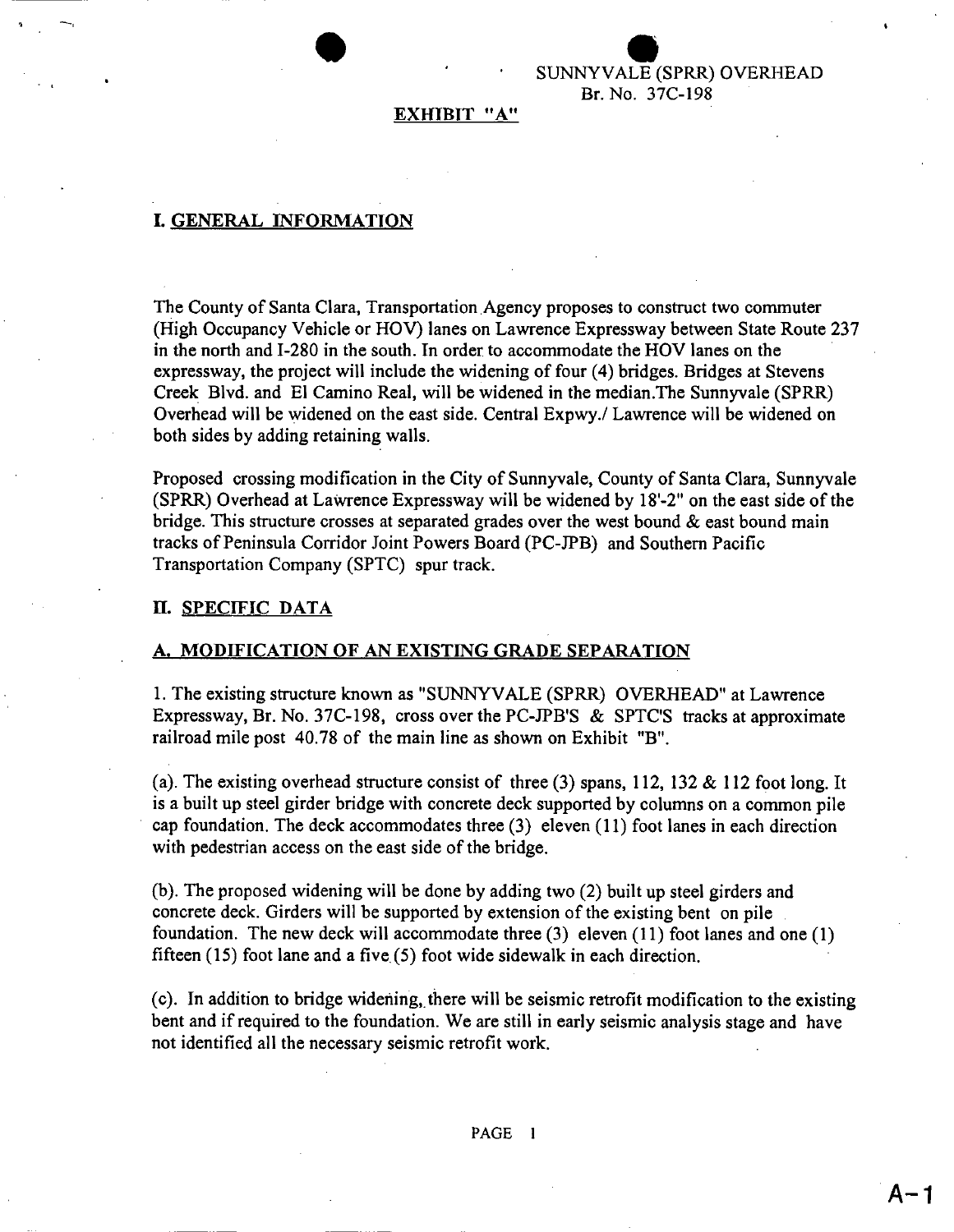SUNNYY WALE<br>Br. N ALE (SPRR) OVERHEA Br. No. 37C-198

### **EXHIBIT** "A"

•

..

(d). Bent # 2 foundation excavation will be outside the required 10 ft. clearance from center line of the east bound track. Piles will be driven to support the bent foundation. New bent will be tied into the existing bent by dowels. As part of retrofit work existing bent openings will be filled in.

(e). Bent # 3 foundation excavation will be in the existing station parking area. Piles will be driven to support the bent foundation, New bent will be tied in to the existing bent by . dowels. As part of retrofit work existing bent openings will be filled in.

(t). The bridge (portions) removal will be done in two stages. East side portion will be done first, and west side will be last to permit the continuing traffic on the structure during construction.

(g). The current Average Daily Traffic (ADT) on the structure is about 71,000 as measured in May 1992. On the proposed widened bridge structure, the 2010 projected ADT is estimated to be over 100,000.

(h). Current daily rail traffic consist of approximately 60 passenger trains and ..... freight trains at a maximum speed of 50 miles per hour. Railway traffic will continue to use the existing tracks during construction.

(i). Existing vertical clearance of twenty three (23) feet will be maintained in the PC-IPB main line and twenty two (22) foot nine (9) inches will be maintained in the spur line.

Flagging will be required during the following operations during construction:

| Excavation for Bent # 2 $&$ pile driving | 2 wk.     |  |  |
|------------------------------------------|-----------|--|--|
| Demolition (bridge portion) - east side  | 2 wks     |  |  |
| Demolition (bridge portion) - west side  | 1 wk.     |  |  |
| Girder erection over the tracks in spans | 1wks.     |  |  |
| Falsework for concrete deck              | 2 wks.    |  |  |
| During concrete pouring                  | $1$ wk.   |  |  |
| Removal of falsework                     | $1$ wk.   |  |  |
| Total (estimate)                         | $10$ wks. |  |  |

PAGE<sub>2</sub>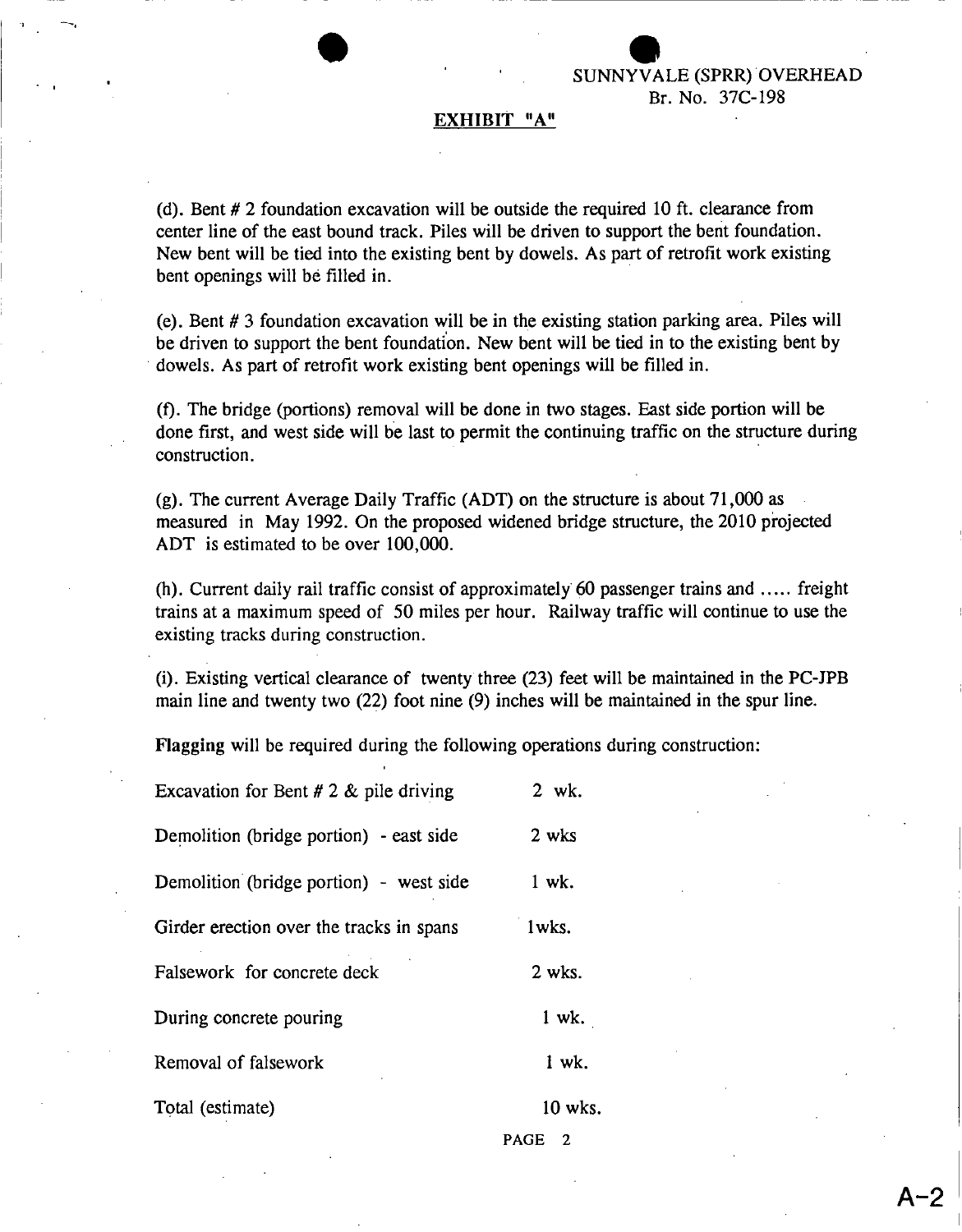## SUNNYVALI VALE ( (SPRR) OVERHEAD Br. No. 37C-198

## **EXHIBIT "A"**

•

| Estimated schedule is as follows: |       |  |  |  |  |
|-----------------------------------|-------|--|--|--|--|
| Preliminary - General plan        | 3/93  |  |  |  |  |
| Retrofit strategy w/Caltrans      | 10/93 |  |  |  |  |
| 100% PS&E                         | 2/94  |  |  |  |  |
| Construction begins               | 3/96  |  |  |  |  |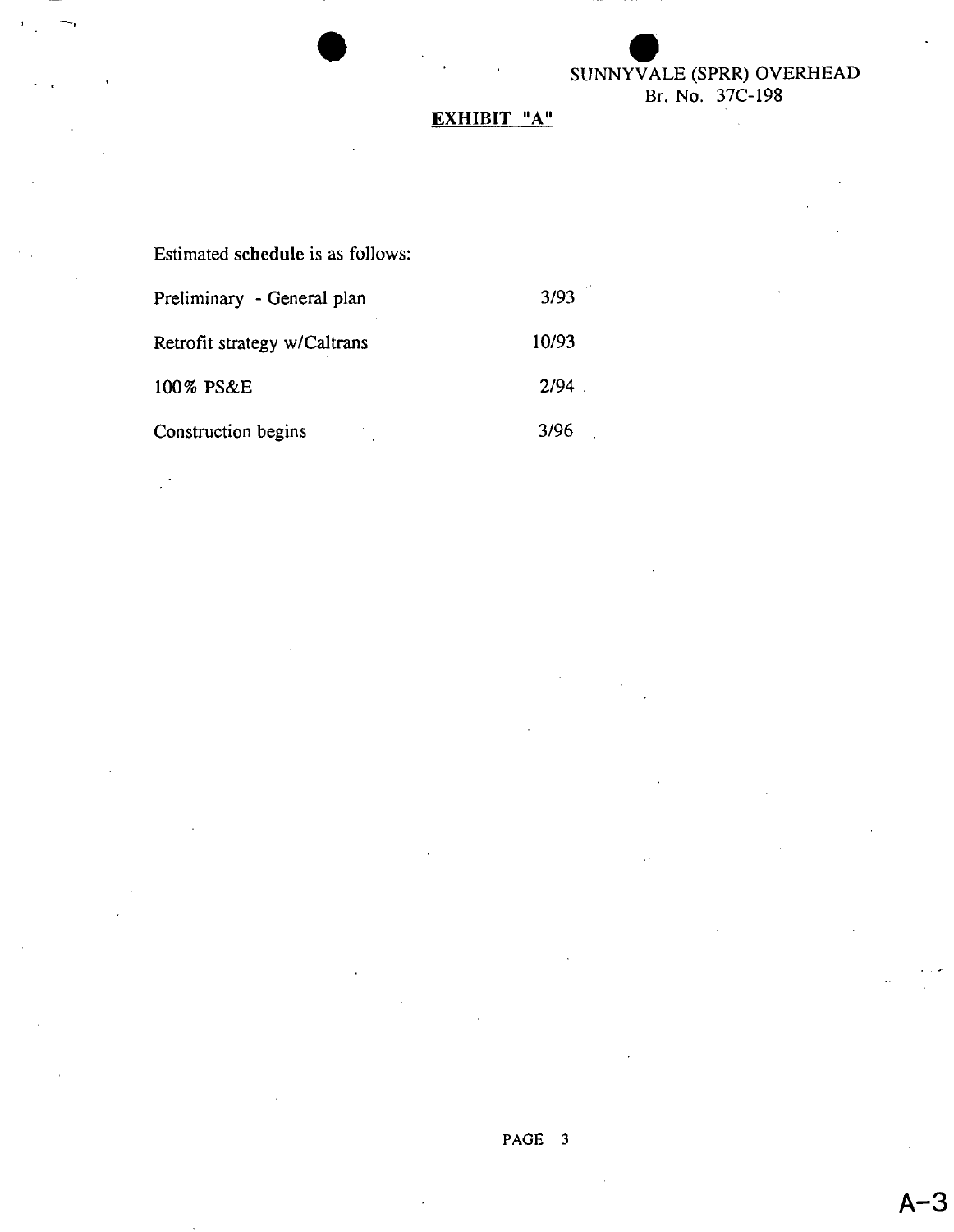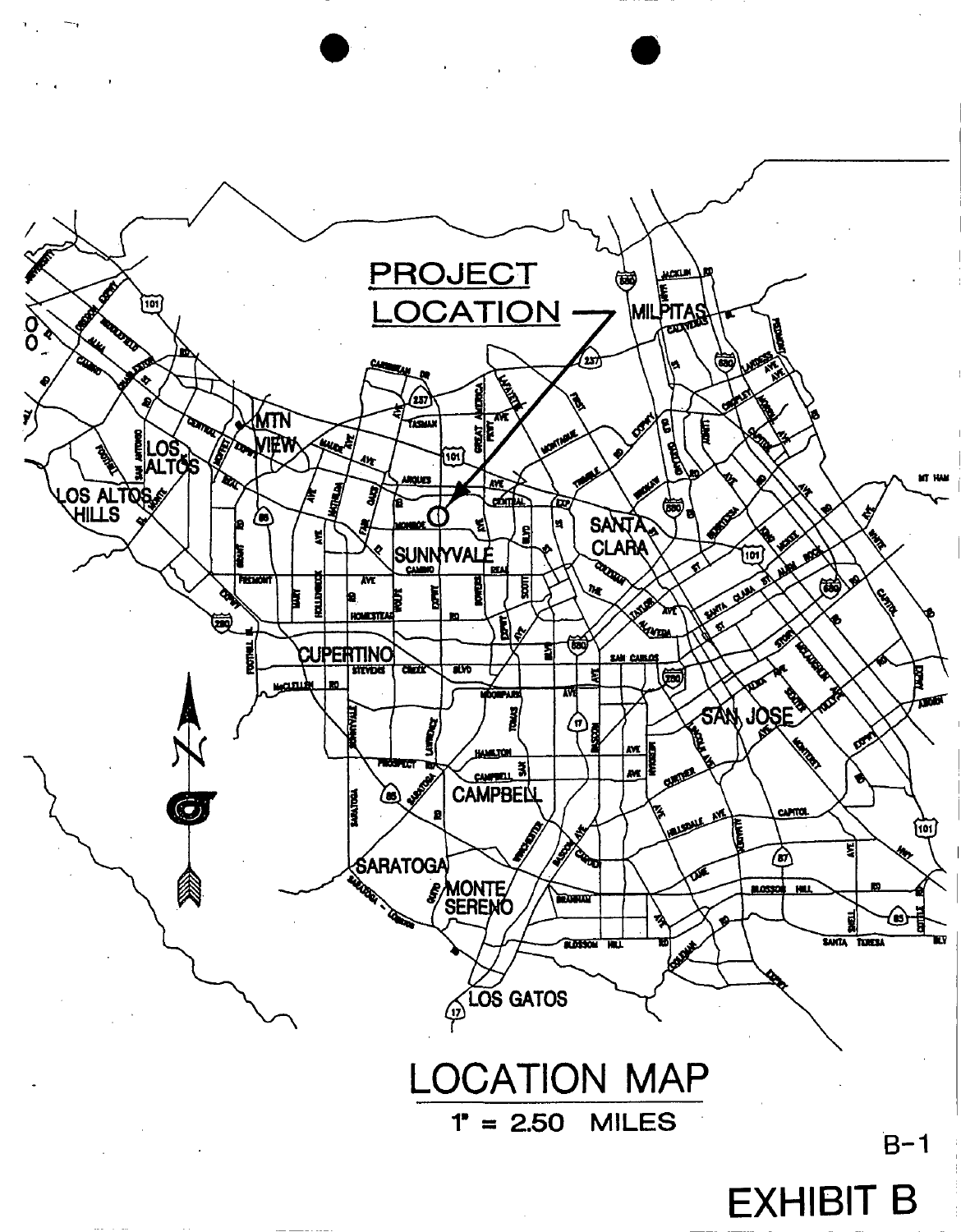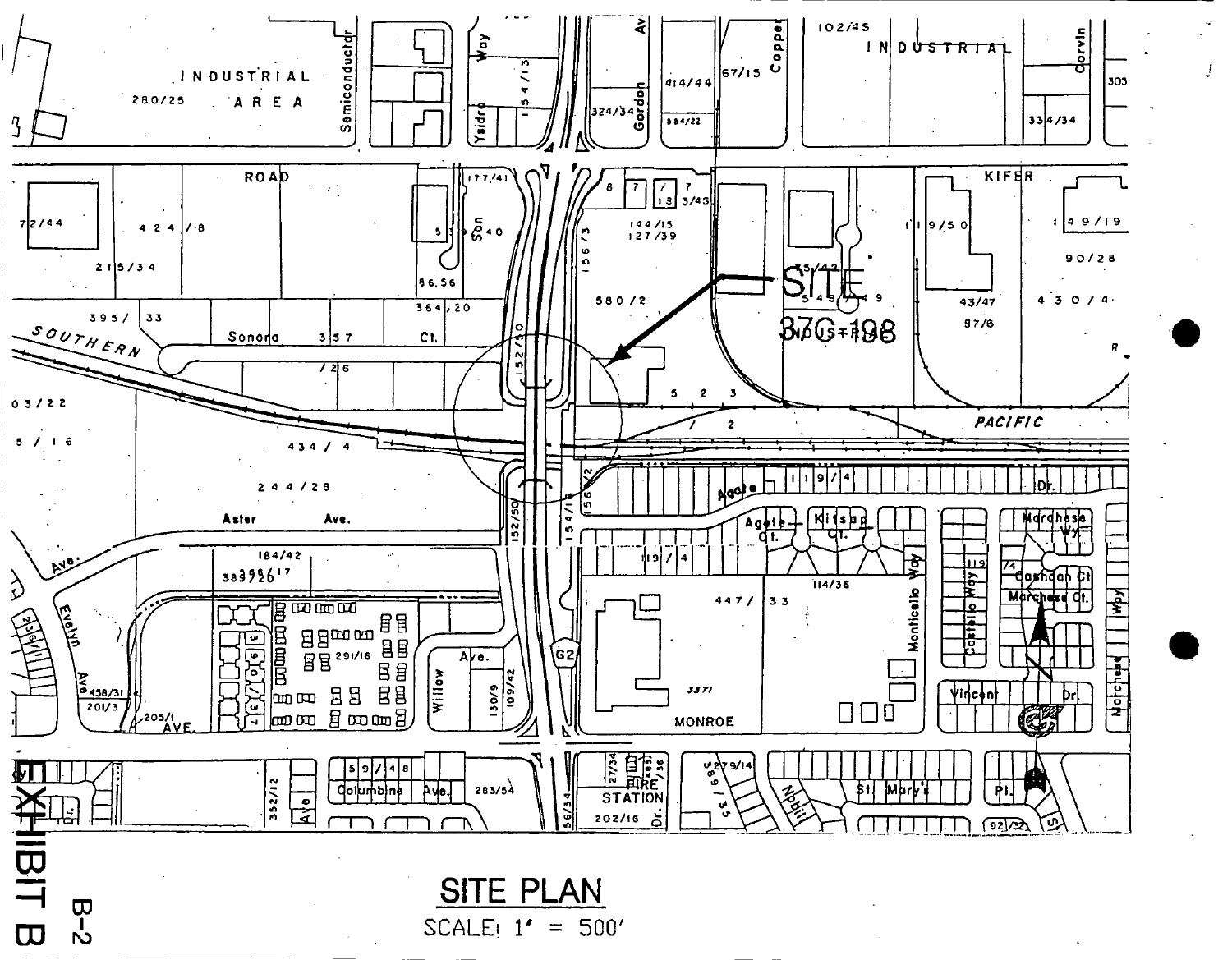

 $B-3$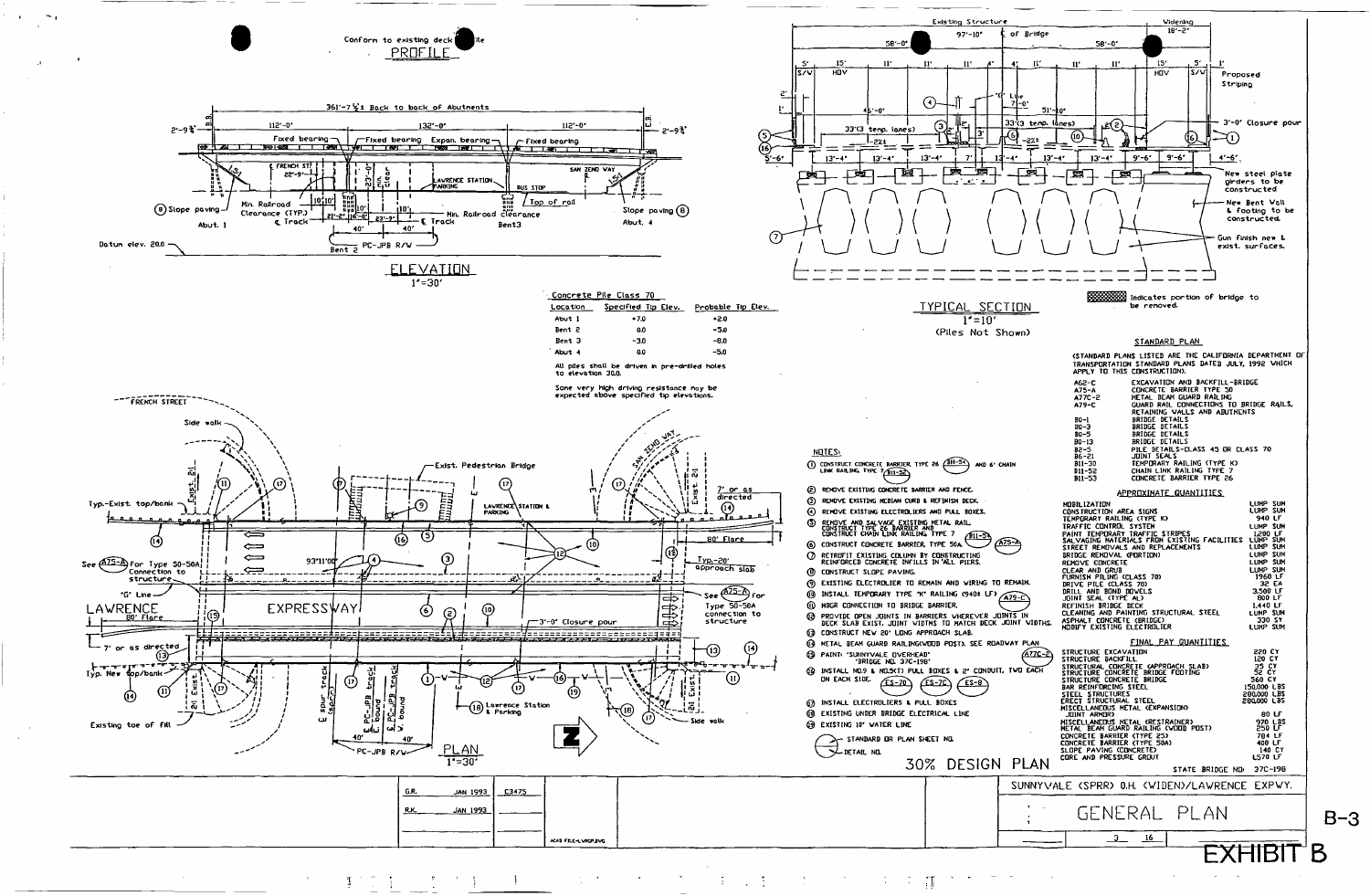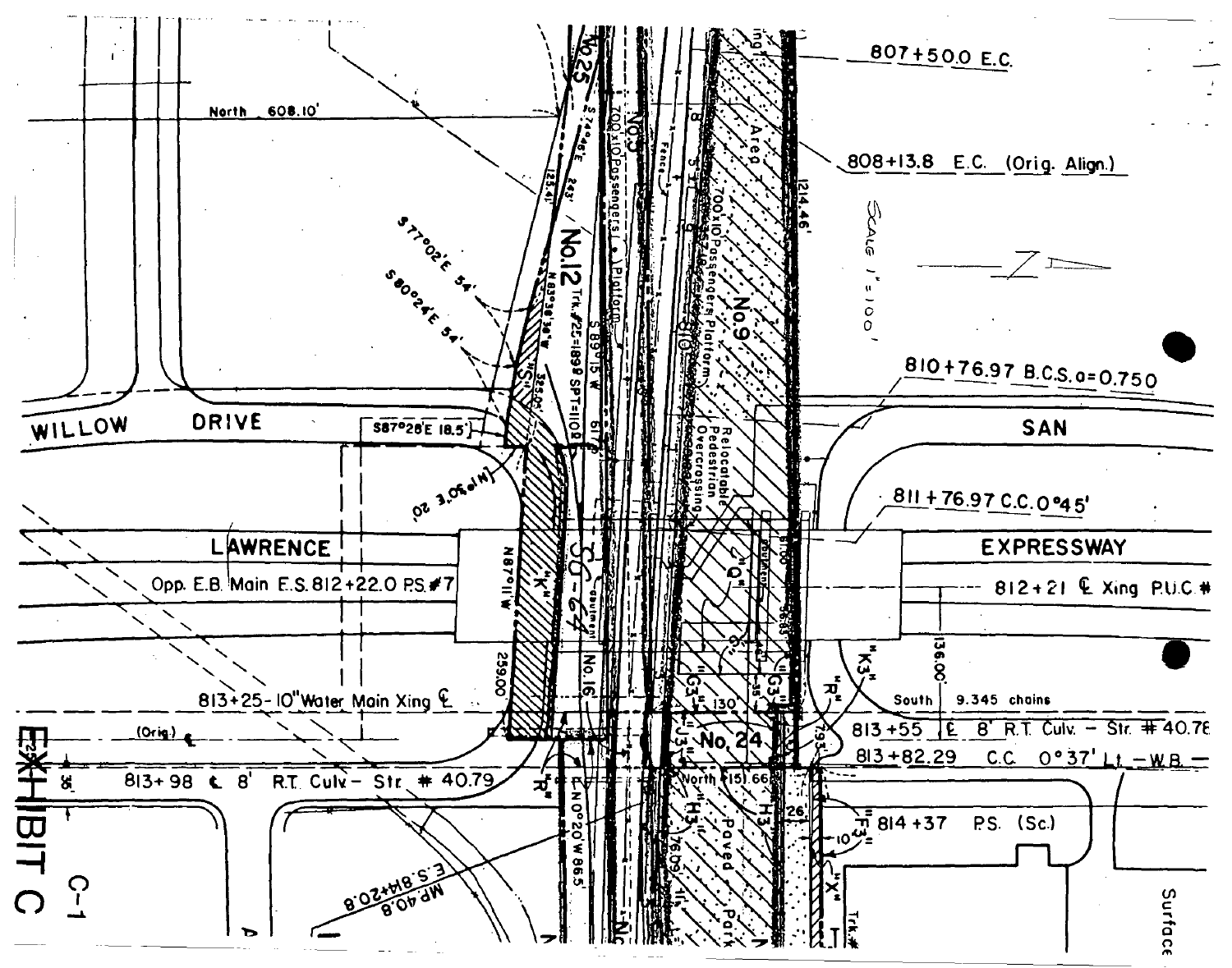<sup>74</sup> / *<sup>r</sup> « Par.* 4,5" *tt* Go **••** •



Order No. 990006/SC-60 2ND AMENDED

THE LAND REFERRED TO HEREIN IS SITUATED IN THE CITY OF SUNNYVALE, COUNTY OF SANTA CLARA, STATE OF CALIFORNIA AND IS DESCRIBED AS FOLLOWS:

A portion of the land described in the "second" described parcel of land, as contained in the Orders of Condemnation had in the District Court and for the County of Santa Clara, State of California entitled, "the San Francisco and San Jose Railroad Company, a corporation, Plaintiff vs. Harry Love, et aI, Defendants". The Orders of Condemnation were issued July 26, 1864 and September 16, 1864 and recorded September 16, 1864 in Book B of Misc., at Page 219, Santa Clara County Records, described as follows:

A strip of land of a uniform width of 40 feet, lying equally 20 on each side of the following described line:

BEGINNING at the intersection of the central line as described in said Orders of Condemnation, with the northwesterly line of the lands of the Enright Tract, as confirmed to James Enright by the United States of America in the patent recorded April 17, 1866 in Book A of Patents, Page 79; thence westerly along said central line, 5324 feet to the easterly line of Rancho Pastoria de Las Borregas, as confirmed to Mariano Castro by the United States of America in a patent recorded March 28, 1866 in Book C of Patents, Page 228, Santa Clara County Records.

EXCEPTING THEREFROM that portion lying within the lands conveyed to J. J. & W. Company, Inc., by deed recorded January 24, 1979 in Book E 246 of Official Records, at Page 145, described as follows:

BEGINNING at the most westerly corner of land described in deed dated December 3, 1901, from A. W. Matt, et UX., to Southern Pacific Railroad Company, recorded December 6, 1901, in Book 247 of Deeds, at Page 234, Santa Clara County Records, said corner being at an angle point in the northerly line of Parcel "C", as said parcel is shown upon that certain Record of Survey Map filed for record on November 6, 1968 in Book 244 of Maps, at Page 28, Santa Clara County Records; thence South 67° 33' 00" East, along the southwesterly line of land described in said deed, being also along said northerly line of Parcel "C", 276.00 feet; thence South 86° 28' 45" East continuing along said northerly line of Parcel "C", 262.90 feet; thence North 3° 31' 15" East 45.88 feet; thence North 81° 43' 00" West 525.789 feet to the point of beginning.

04-30-91

- ,

 $A-73$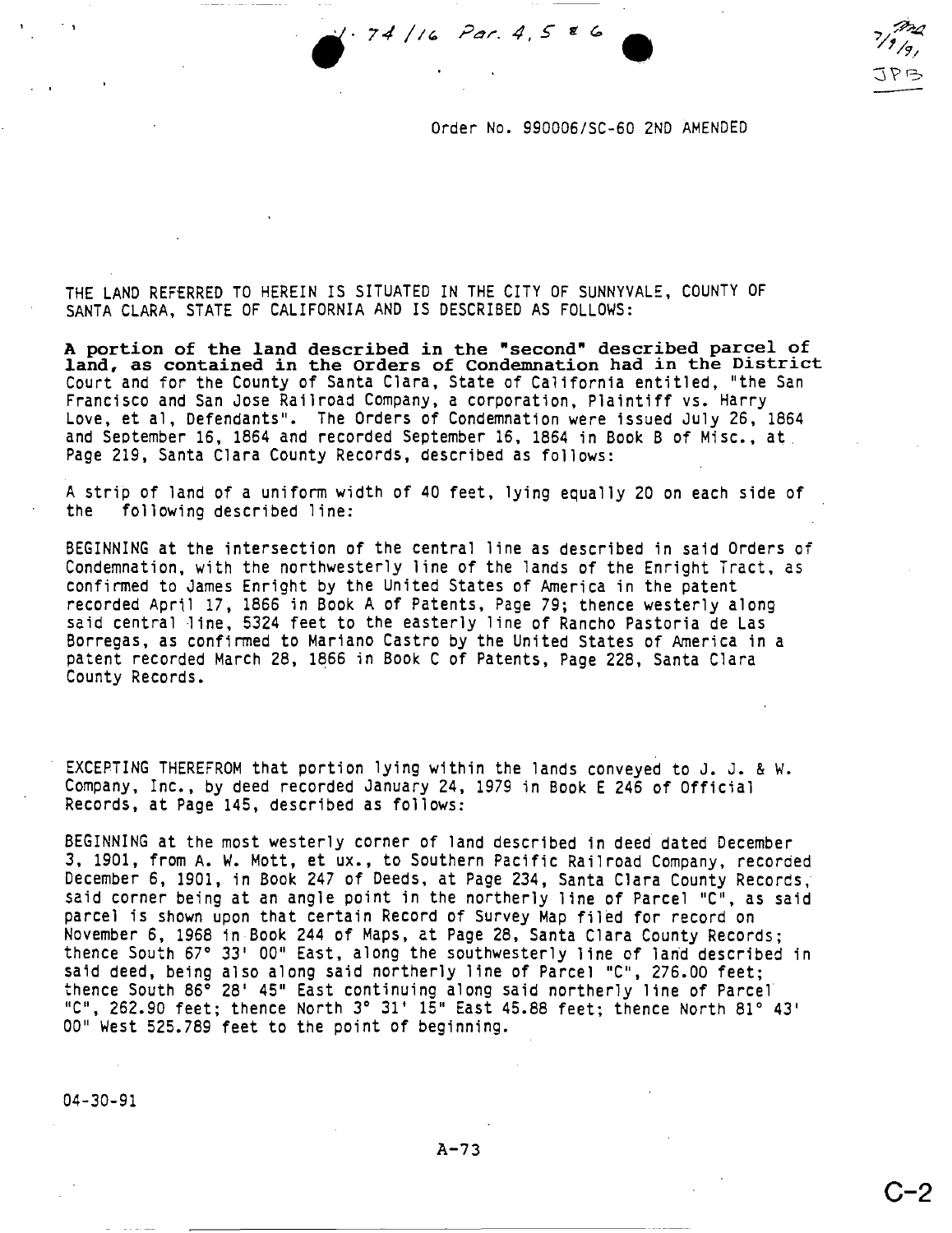Order No. 990006/SC-61 1ST AMENDED

•<br>•

THE LAND REFERRED TO HEREIN IS SITUATED IN THE CITY OF SUNNYVALE, COUNTY OF SANTA CLARA, STATE OF CALIFORNIA AND IS DESCRIBED AS FOLLOWS:

 $V - 74 / 16$  Par. 9

All that certain lot, piece or parcel of land situate, lying and being at Lawrence Station, County of Santa Clara, State of California, and bounded and particularly described as follows:

COMMENCING at a point in the westerly line of the Lawrence Station Road, where said line intersects the northern boundary of the right of way of the Southern Pacific Railroad Company, opposite engineer's station 813 + 60 or thereabouts; thence north along said westerly line 130 feet; thence west 1225 feet, more or less to a point 50 feet distant at right angles from the northern boundary of said Southern Pacific Railroad right of way; thence northwesterly parallel to and 50 feet distant from said northern boundary of right of way 1500 feet, more or less to the western boundary of Lot 2 of Map made by Pettrich P. Parker, surveyors in March, 1891 and recorded 1n Book "E" of Maps, at Page'91, Santa Clara County Records; thence South 10° 30' West, 50 feet to a point in the northern line of right of way of the Southern Pacific Railroad Company, opposite and 20 feet distant from center line of said Southern Pacific Railroad's track at engineer's station 786 + 25 or thereabouts; thence easterly along said northern line of right of way 2740 feet, more or less to the point of beginning.

Being the same lands as conveyed by Mrs. Sarah E. Houston to Southern Pacific Railroad Company, a corporation, by *deed* recorded March 1, 1898 in Book 203 of Deeds, Page 442, Santa Clara County Records.

EXCEPTING THEREFROM that portion lying within the parcel of land conveyed to the State of California, by deed recorded July 26, 1984 in Book I 737 of Official Records, at Page 250, Santa Clara County Records, described as follows:

BEGINNING at the point of intersection of the northerly line of land described in deed dated February 10, 1898 from Mrs. Sarah E. Houston to Southern Pacific Railroad Company, recorded March 1, 1898 in Book 203 of Deeds, Page 442, Santa Clara County Records, with the westerly line of Lawrence Station Road (50 feet wide); thence south along said westerly line, 12.48 feet to a point in the westerly prolongation of a line parallel with and distant 26.0 feet southerly, measured at right angles, from the southerly line of that certain 0.141 of an acre parcel of land described in deed dated December 12, 1983 from Southern Pacific Transportation Company to Johnson & Johnson, recorded December 23, 1983 as Instrument No. 7930952, Book I 180 of Official Records', at Page 30, Santa ' Clara County Records; thence South 89° 55' 40" East, along said prolongation and parallel line, 523.86 feet; thence South 65° 10' 38" West, 126.95 feet to a point in a line concentric with and distant 18.00 feet northwesterly, measured radially, from the center line of that certain drill track diverging northerly from the center line of exisiing eastbound main track (San Francisco - San Jose); thence southwesterly along said concentric line on a curve to the right having a radius of 555.14 feet and a central angle of 14° 30' 00" (tangent to said curve at last mentioned point is last described course) an arc distance of 140.49 feet

**C-3 I**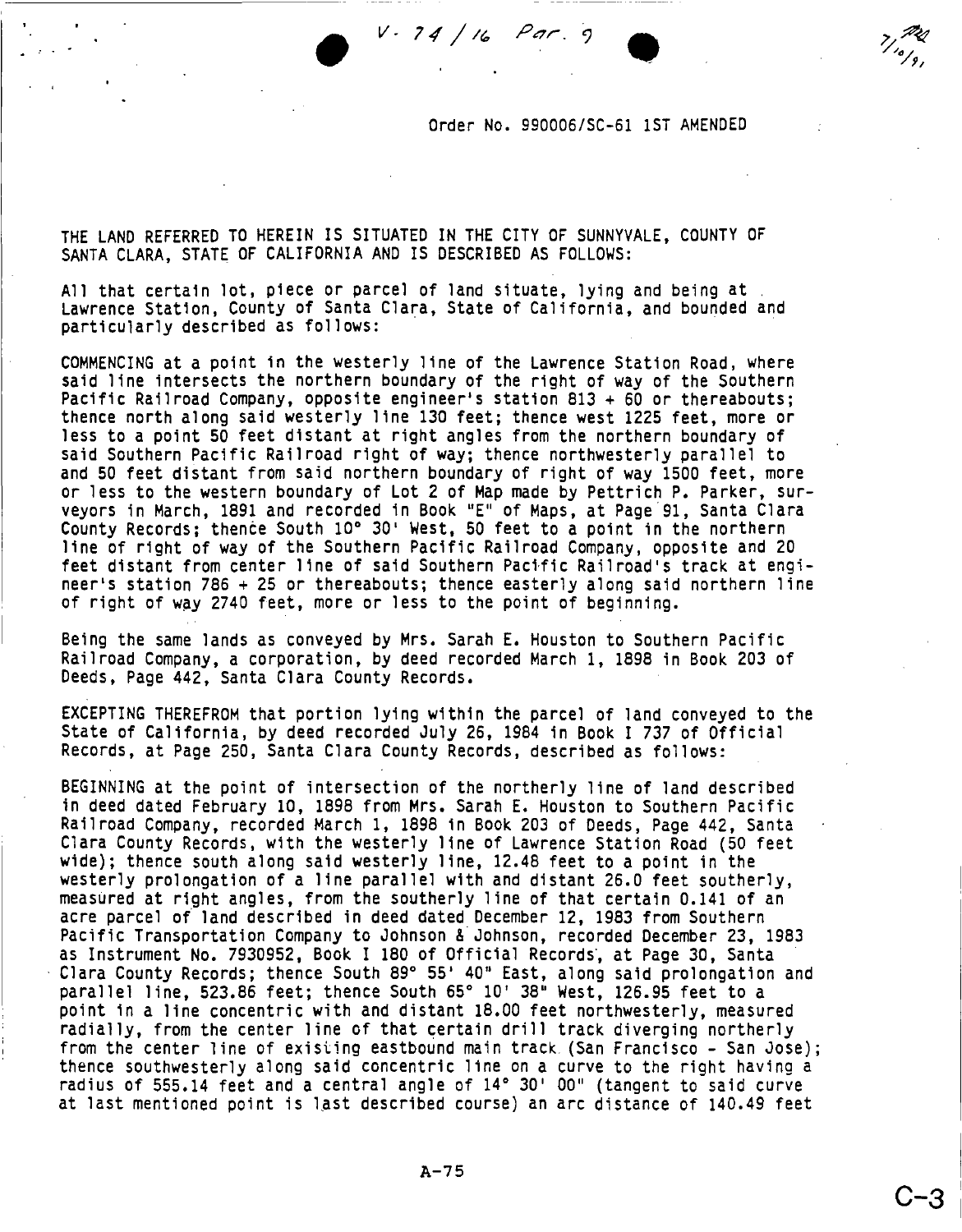Order No. 990006/SC-61 1ST AMENDED

### (Legal Description Continued)

to a point of compound curve; thence southwesterly continuing along said concentric line on a curve to the right having a radius of 898.84 feet and a central angle of 6° IS' 00" (tangent to said curve at last mentioned point bears South 79° 40' 38" West) an arc distance of 98.05 feet to a point; thence South 85° 55' 38" West tangent to said curve at last mentioned point, 11.00 feet; thence South 88° 27' 03" West 76.09 feet to a point in a line concentric with and distant 18.00 feet northerly measured radially, from said center line of eastbound main track; thence westerly along last said concentric line on a curve to the right having a radius of 7621.45 feet and a central angle of 1° 54' 25.2" (tangent to said curve at last mentioned point bears North 87° 45' 42.4" West) an arc distance of 253.67 feet; thence North 85° 36' 17" West 99.88 feet to a point in a line parallel with and distant 18.00 feet northerly, measured at right angles, from said center line of eastbound main track; thence North 85° 28' 47" West along said parallel line, 357.18 feet; thence North 85° 21' 17" West, 99.88 feet to a point in a line concentric with and distant 18.00 feet northerly measured radially, from said center line of eastbound main track; thence westerly along last said concentric line on a curve to the right having a radius of 7621.45 feet and a central angle of 3° 45' 41.3" (tangent to said curve at last mentioned point bears North 85° 06' 17.2" West) an arc distance of 500.35 feet to a point in said northerly line of land described in said deed dated February 10, 1898; thence North 89° 40' 42" East along said northerly line, 1214.46 feet to the point of beginning.

 $74/16$  Par. 9

04-30-91

**C-4**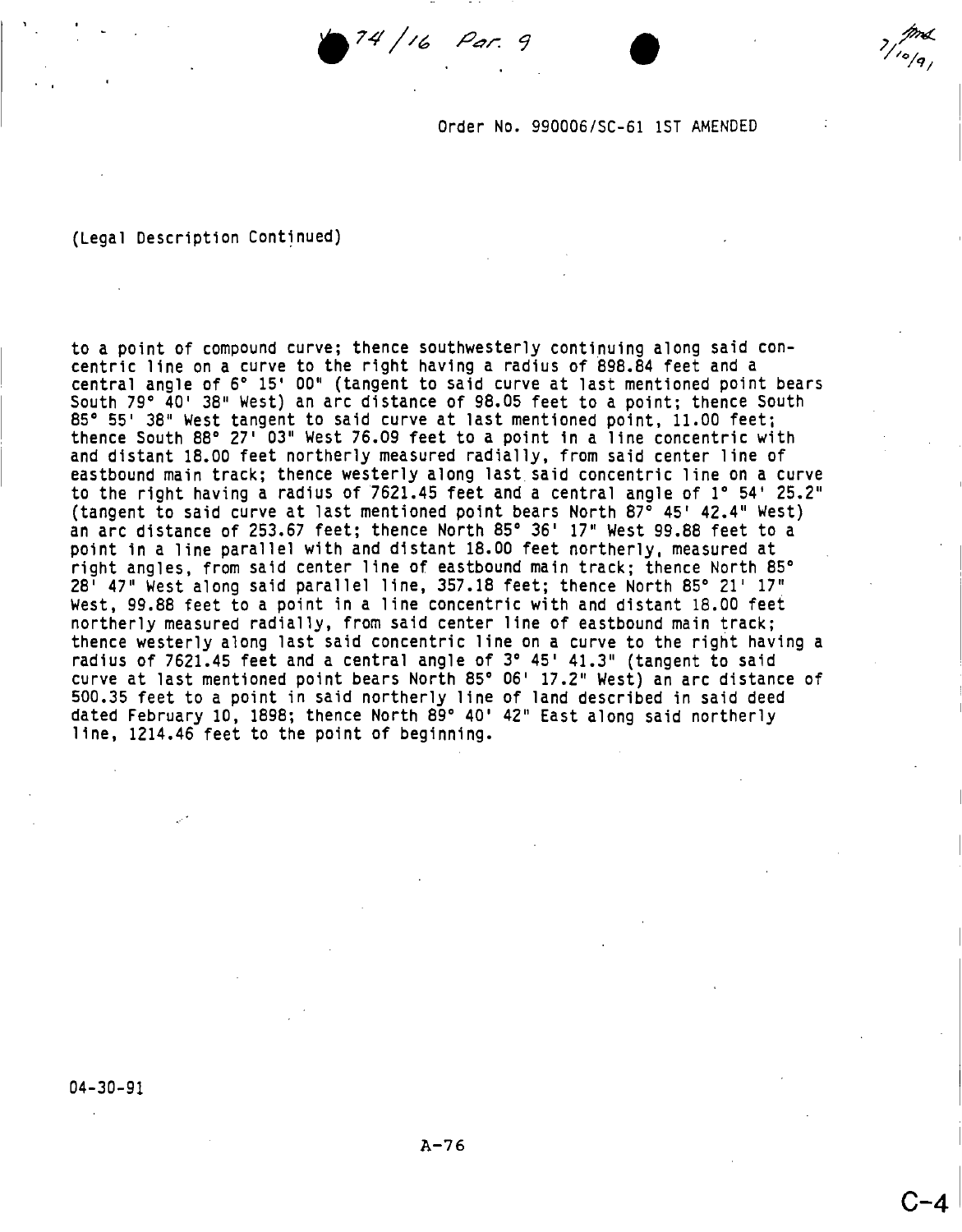$V - 74/16$  *Par.* 12  $(P/n)$ 

Order No. 990006/SC-64 1ST AMENDED

THE LAND REFERRED TO HEREIN IS SITUATED IN THE CITY OF SUNNYVALE, COUNTY OF SANTA CLARA, STATE OF CALIFORNIA AND IS DESCRIBED AS FOLLOWS:

All of that certain piece, parcel, tract or lot of land situate, lying and being at or near Lawrence Station of the Southern Pacific Railroad Company, County of Santa Clara, State of California, and bounded and particularly described as follows:

BEGINNING in the center of the County Road leading to Alviso, at a point which bears South 0° *20'* East, 20 feet from Station 811 + 83.5 of the center line of the Southern Pacific Railroad; thence running parallel to said center line and distant 20 feet southerly therefrom, South 89° 15' West, 617.5 feet being bounded by the right of way line of said Southern'Pacific Railroad; thence South 74° 46' East, 243 feet being bounded on the right by a right of way 16 feet wide to Hayshed and Brick Warehouse; thence South 77° 02' East, 54 feet; thence South 80° 24' East, 54 feet; thence South 87° 28' East, 18.5 feet; thence leaving the right of way last mentioned North 1° *30'* East, 20 feet; thence North 87° 11' East, 259 feet to the center of the County Road aforesaid thence along the center of said road, North 0° 20' West, 86.5 feet to the point of beginning.

Being the same lands as conveyed by A.C. Lawerence to Southern Pacific Railroad Company, a corporation, by deed recorded April 22, 1876 in Book 39 of Deeds, Page 626, Santa Clara County Records.

EXCEPTING THEREFROM that portion of the above described property lying westerly of the northerly prolongation of the course "North 1° *30'* East 20 feet" as set forth in the above,described property.

ALSO ,EXCEPTING THEREFROM that portion lying within the parcel of land conveyed to the County of Santa Clara, by deed recorded October 14, 1963 in Book 6230 of Official Records, at Page 60, Santa Clara County Records, described as follows:

BEGINNING at a point in the center line of Lawrence Station Road, formerly a road to Alviso, marking the southeast corner of said land described in said deed; thence northwesterly, along the southerly line of said land as following: North 87° 11' West, 260.70 feet, shown as 259 feet in said deed; South 1° 30' West, 20.0 feet; North 87'26' West, 18.50 feet and North 80° 24' West, 24.00 feet; thence northeasterly, leaving said southerly line of said land, along a curve to the right having a radius of 87.10 feet, through an angle of  $69^\circ$  58' 24", the chord thereof bears North 58° 11' 48" East, 99.88 feet, an arc distance of 106.37 feet to a point; thence South 86° 49' East, tangent to last described curve at last mentioned point, 218.50 feet to a point in the aforesaid center line of Lawrence Station Road; thence South, shown as North 0° 20' West, in said deed, 38.15 feet to the point of beginning.

04-30-91

**C-5**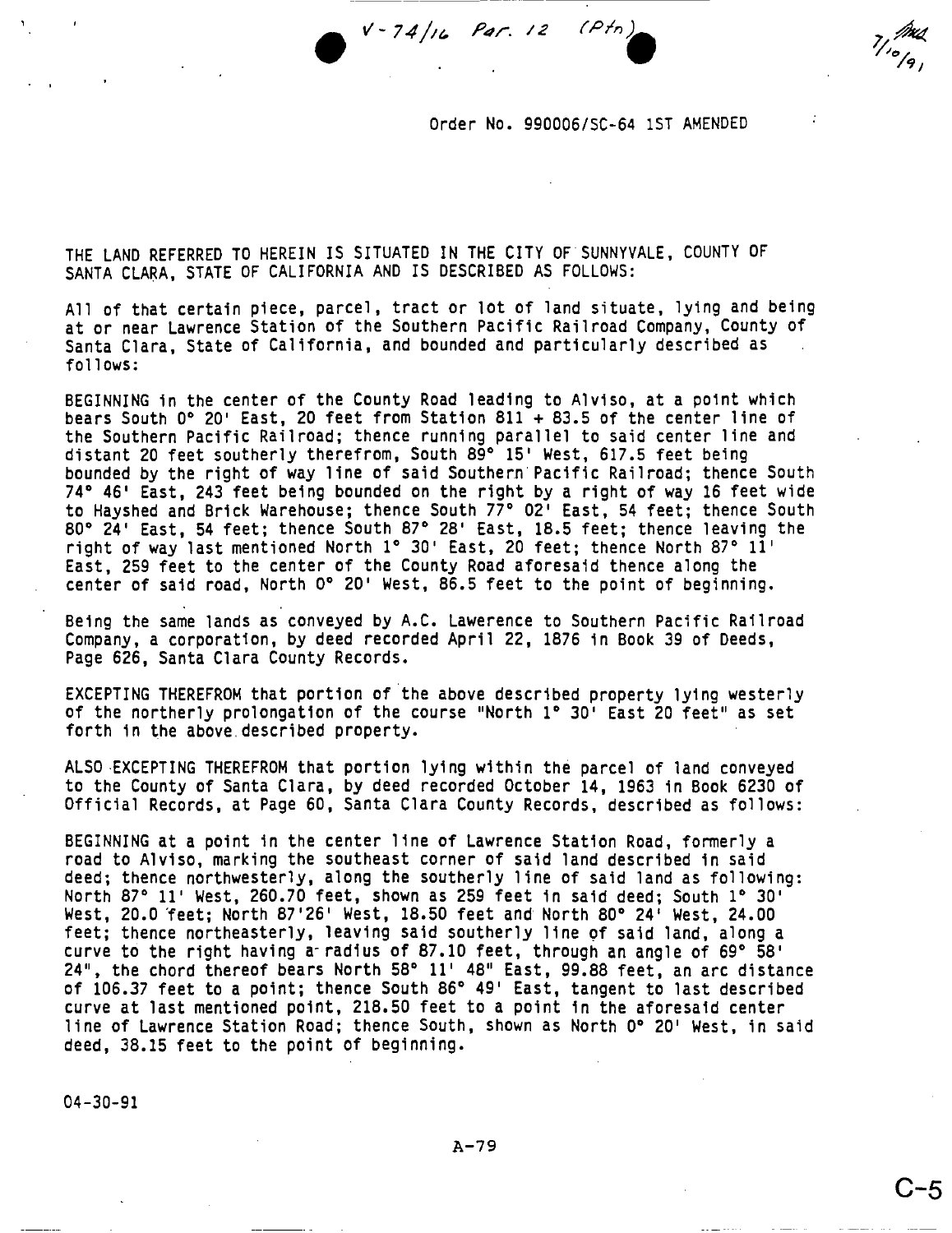$V-7$  16  $\lceil c \rceil$ . 13

Order No. 990006/SC-66 2ND AMENDED

THE LAND REFERRED TO HEREIN IS SITUATED PARTLY IN THE CITY OF SUNNYVALE AND PARTLY IN THE CITY OF SANTA CLARA, COUNTY OF SANTA CLARA, STATE OF CALIFORNIA AND IS DESCRIBED AS FOLLOWS:

All that certain lot, piece or parcel of land Situate, lying and being in the Enright-Tract, County of Santa Clara, State of California, and bounded and particularly described as follows:

BEGINNING at the point where the westerly line of property fonmerly owned by Margaret D. Enright is intersected by the southerly line of the right of way of the Southern Pacific Railroad, said point being situate twenty (20) feet. southerly at right angles from the located center line of said railroad at or near engineer's station 813 + 85 of said center line; thence easterly along said southerly line of right of way parallel with said center line, a distance of sixty-two hundred and sixty-five (6265) feet, more or less, to an intersection with the easterly line of said property, at a point Situate twenty (20) feet southerly at right angles from said center line at or near engineer's station 876 + 50 of said center line; thence southeasterly along said easterly line of property to a point situate one hundred and twenty (120) feet, southerly at right angles from said center line; thence westerly, parallel with said center line, a distance of twenty-five hundred and forty-four (2544) feet, more or less, to an intersection with the center line of a road crossing at a point situate one hundred and twenty (120) feet southerly at right angles from said center line of said railroad at or near engineer's station 851 + 06 of said center line of railroad; thence northerly along said center line of road crossing to a point situate sixty (60) feet southerly at right angles from said center line of railroad; thence westerly, parallel with said center line of railroad, a distance of thirty-seven hundred and twenty-one (3721) feet, more or less, to an intersection with said westerly line of property at a point situate sixty (60) feet southerly at right angles from said center line of railroad; and thence northerly along said westerly line of property to the point of beginning.

Being the same lands as conveyed by Margaret D. Enright to Southern Pacific Railroad Company, a corporation, by deed recorded January 8, 1903 in Book 260 of Deeds, Page 388, Santa Clara County Records.

EXCEPTING THEREFROM that portion conveyed to Western Projects Corporation, by deed recorded January 18, 1955 in Book 3061 of Official Records, at Page 166, Santa Clara County Records, described as follows:

COMMENCING at an angle point in the northerly line of Tract No. 1309 as delineated on a certain map entitled "Tract No. 1309 Green Vale Manor," Sheet 2, recorded May 17, 1954 in Book 50 of Maps, Pages 10 to 13, inclusive, Santa Clara County Records, said angle point being in the southerly line of land described

 $A-80$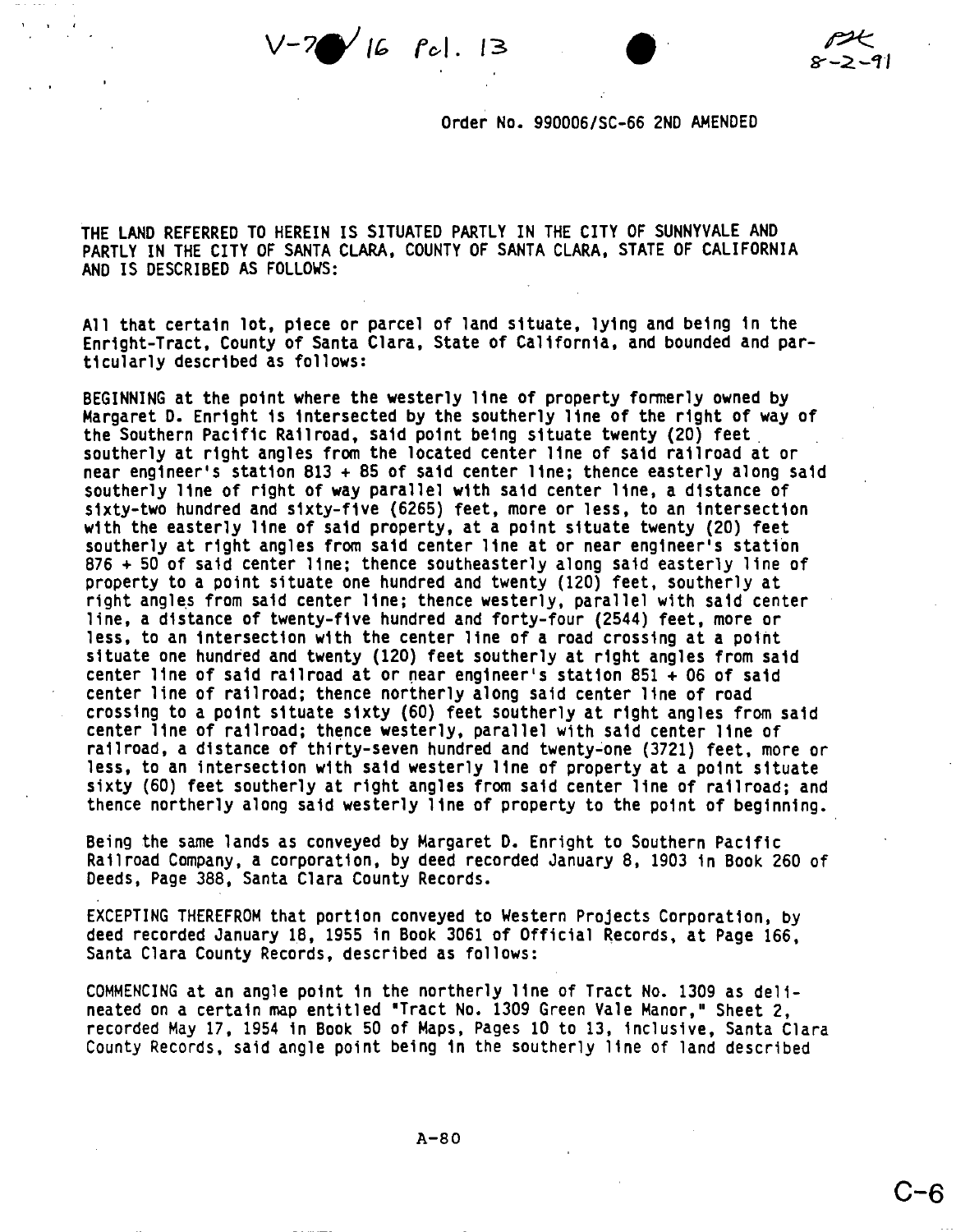$N$ -74,  $a$  is  $a$  .

(Legal Description Continued)

· .

in deed dated December 17, 1902 from Margaret D. Enright to Southern Pacific Railroad Company, recorded January 8, 1903 in Book 260 of Deeds at Page 388, Records of said County, and distant North 89° 36' 30· East 3624.5 feet, measured along said southerly line, from the center line of Lawrence Station Road; thence North 89° 36' 3D" East along said southerly line, 106.86 feet to an angle point therein; thence South 0° 23' 30" East contining along said southerly line, 33.59 feet to a point in said northerly line of said Tract No. 1309, and the actual point of beginning of the parcel of land to be described; thence South 72° 56' 30" East along said northerly line, 97.49 feet to a point in said southerly line of land described in said deed dated December 17, 1902; thence South 89° 36' 30" West along said southerly line, 93.00 feet to an angle point therein; thence North 0° 23' 3D" West continuing along said southerly line, 29.23 feet to the actual point of beginning.

C-7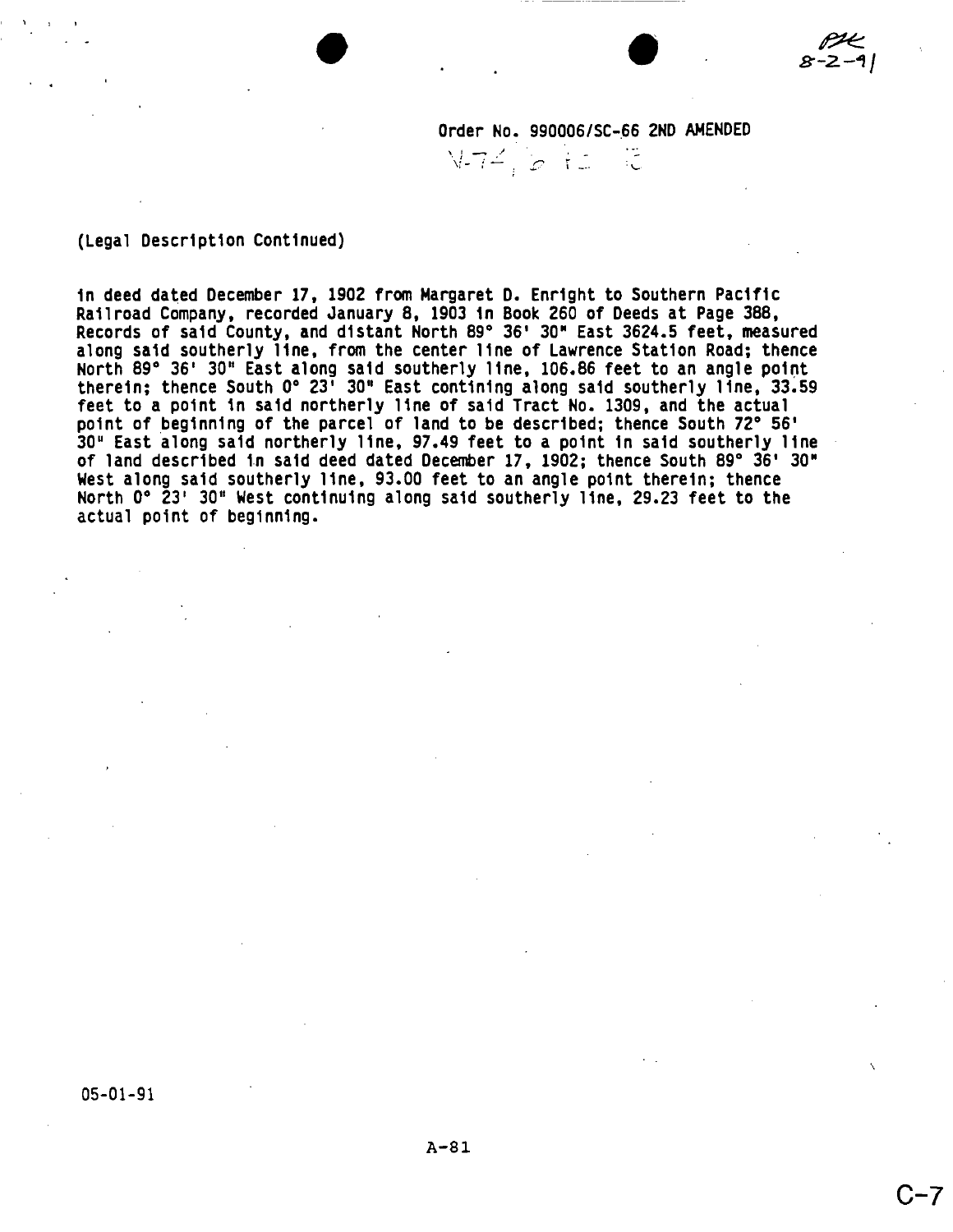C-8

Order No. *99DDD61SC-143* 1st Amended

THE LAND REFERRED TO HEREIN IS SITUATED IN THE CITY OF MOUNTAIN VIEW, COUNTY OF SANTA CLARA, STATE OF CALIFORNIA AND IS DESCRIBED AS FOLLOWS:

 $\mathbf{r}$ 

An easement as reserved in the deed dated June 19, 1984, from Southern Pacific Transportation Company, a Delaware corporation, to the State of California, recorded July 20, 1984 in Book 1737 of Official Records, at page 250, as Instrument No. 8133579, Santa Clara County Records, over the following described parcel of land:

BEGINNING at the point of intersection of the northerly line of land described in deed dated February 10, 1898 from Mrs. Sarah E. Houston to Southern Pacific Railroad Company, recorded March I, 1898 in Book 203 of Deeds, Page 442, Santa Clara County Records, with the westerly line of Lawrence Station Road (50 feet wide); thence south along said westerly line, 12.48 feet to a point in the westerly prolongation of a line parallel with and distant 26.0 feet southerly, measured at right angles, from the southerly line of that certain 0.141 of an acre parcel of land described in deed dated December 12, 1983 from Southern Pacific Transportation Company to Johnson & Johnson, recorded December 23, 1983 as Instrument No. 7930952, Book I 180 of Official Records, at Page 3D, Santa Clara County Records; thence South 89° 55' 40" East, along said prolongation and parallel line, 523.86 feet; thence South 65° 10' 38" West, 126.95 feet to a point in a line concentric with and distant 18.00 feet northwesterly, measured radially, from the center line of that certain drill track diverging northerly from the center line of existing eastbound main track (San Francisco - San Jose); thence southwesterly along said concentric line on a curve to the right having a radius of 555.14 feet and a central angle of 14° 30' 00" (tangent to said curve at last mentioned point is last described course) an arc'distance of 140.49 feet to a point of compound curve; thence southwesterly continuing along said concentric line on a curve to the right having a radius of 898.84 feet and a central angle of 6° 15' 00" (tangent to said curve at last mentioned point bears South 79° 40' 38" West) an arc distance of 98.05 feet to a point; thence South 85° 55' 38" West tangent to said curve at last mentioned point, 11.00 feet: thence South 88° 27' 03" West 76.09 feet to a point in a line concentric with and distant 18.00 feet northerly measured radially, from said center line of eastbound main track; thence westerly along last said concentric line on a curve to the right having a radius of 7621.45 feet and a central angle of 1° 54' 25.2" (tangent to said curve at last mentioned polnt bears North 87° 45' 42.4" West) an arc distance of 253.67 feet; thence North 85° 36' 17" West 99.88 feet to a ' point in a line parallel with and distant 18.00 feet northerly, measured at right angles, from said center line of eastbound main track; thence North 85° 28' 47" West along said parallel line, 357.18 feet; thence North 85° 21' 17" West, 99.88 feet to a point, in a line concentric with and distant 18.00 feet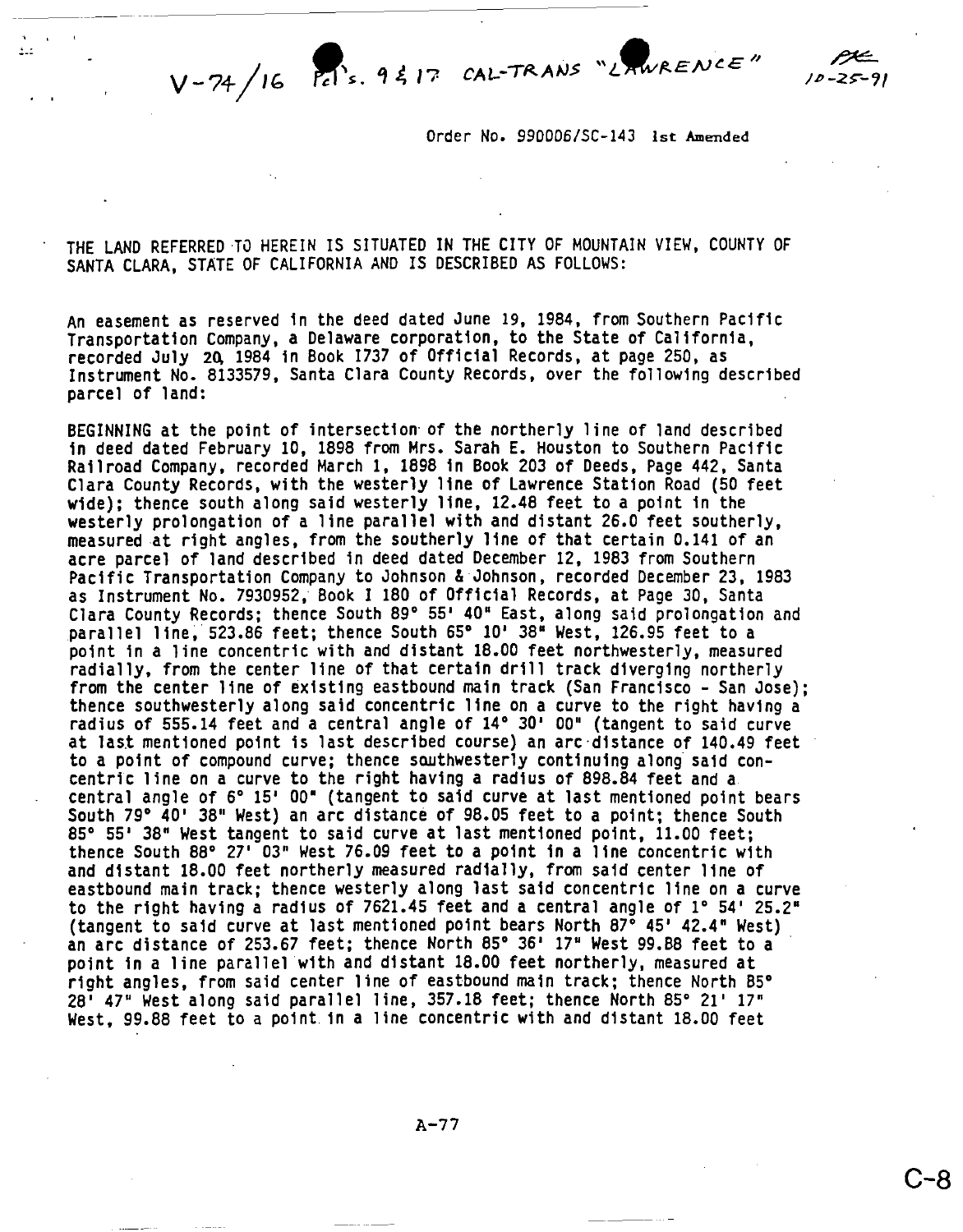e */O~I C.AL-TI?AJJS "L A W~ €NC'E 1/*

Order No. *990006/SC-143* 1st Amended

(Legal Description Continued)

. .

northerly measured radially, from said center line of eastbound main track; thence westerly along last said concentric line on a curve to the right having a radius of 7521.45 feet and a central angle of 3° 45' 41.3" (tangent to said curve at last mentioned point bears North 85° 06' 17.2" West) an arc distance of 500.35 feet to a point in said northerly line of land described in said deed dated February 10, 1898; thence North 89° 40' 42" East along said northerly line, 1214.46 feet to the point of beginning.

EXCEPTING THEREFROM that portion lying within Lawrence Station Road, formerly Alviso Roac.

**C-9**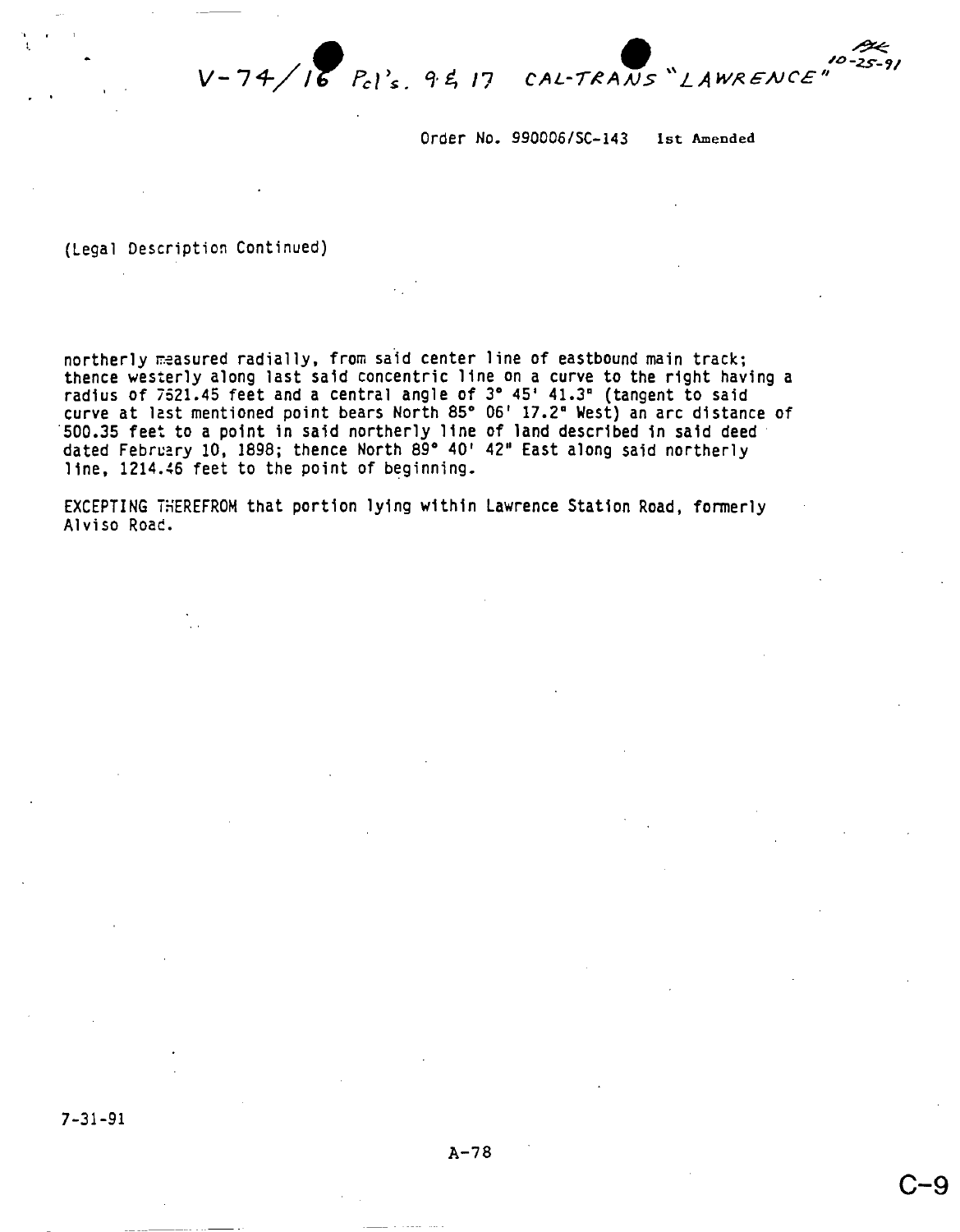INITIAL STUDY and NEGATIVE DECIMATION (CEQA) ENVIRONMENTAL ASSESSMENT (NEPA) and FINDING OF NO SIGNIFICANT IMPACT

ম যুক্ত

Ŗ

Q

l

# **LAWRENCE EXPRESSWAY COMMUTER LANES PROJECT**



# Santa Clara County, California

Santa Clara County Transportation Agency **California Department of Transportation Federal Highway Administration** 



Deputy Clerk

**EXHIBIT D** 

 $D-1$ 

APPROVED BY THE BOARD OF SUPERVISORS<br>OF SANTA CLARA COUNTY APRESS 1987

DONAYO M. RAINS. Clerk of the Beard

**April 1987**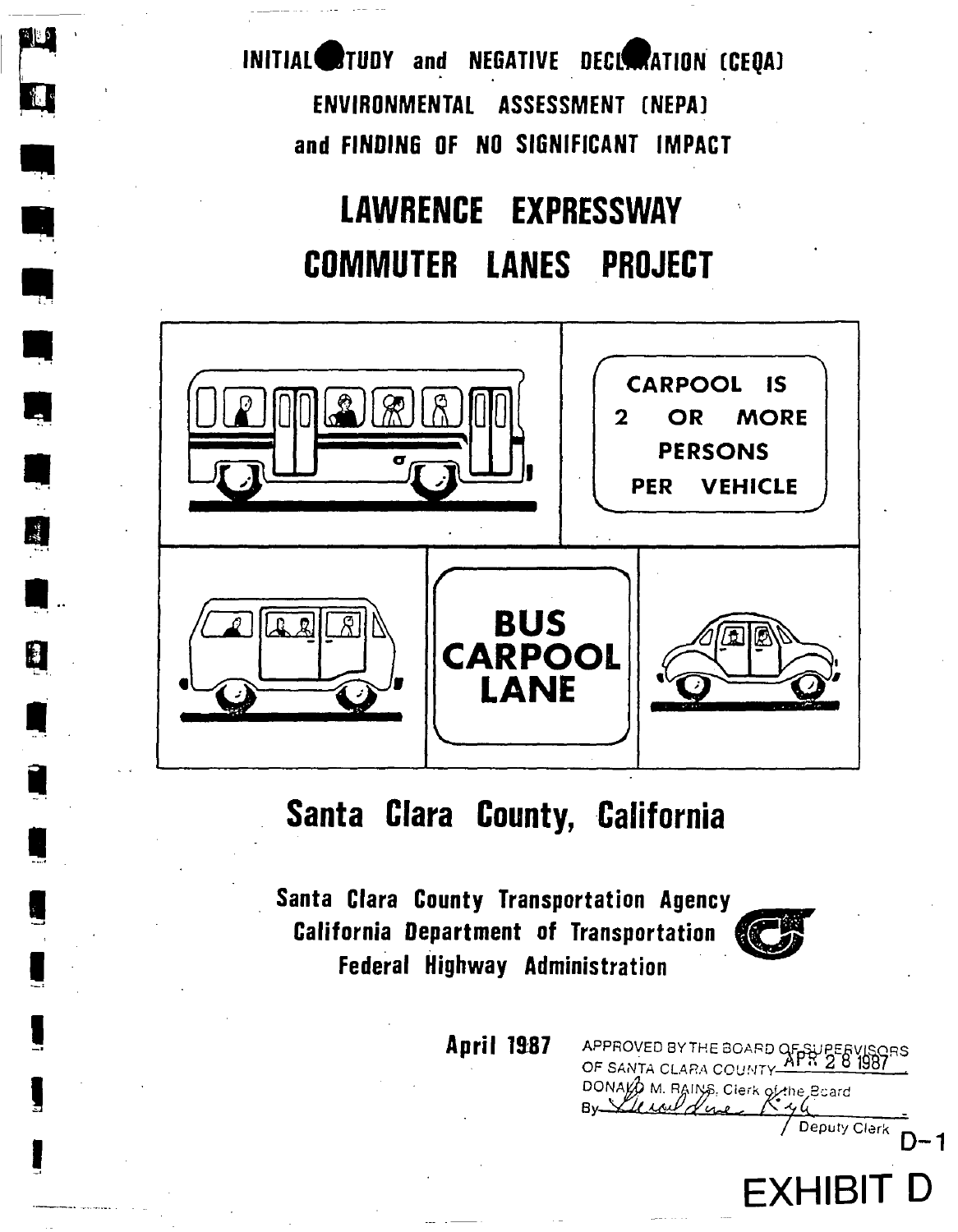

### Proposed Commuter Lanes Project

on

Lawrence Expressway

Santa Clara County, California

### ENVIRONMENTAL ASSESSMENT

Santa Clara County Transportation Agency

and

State of California, Department of Transportation

and

U.S. Department of Transportation, Federal Highway Administration

Pursuant - to:

42 U.S.C. 4332(2)(C) 23 U.S.C. 128(a)

Yames E. Reading, Director Santa Clara County Transportation Agency

Walt Gohl Local Assistance Caltrans District 04

for Brugg E. Cannon Division Administrator Federal Highway Administration

Date

8-18-86

 $\overline{Date}$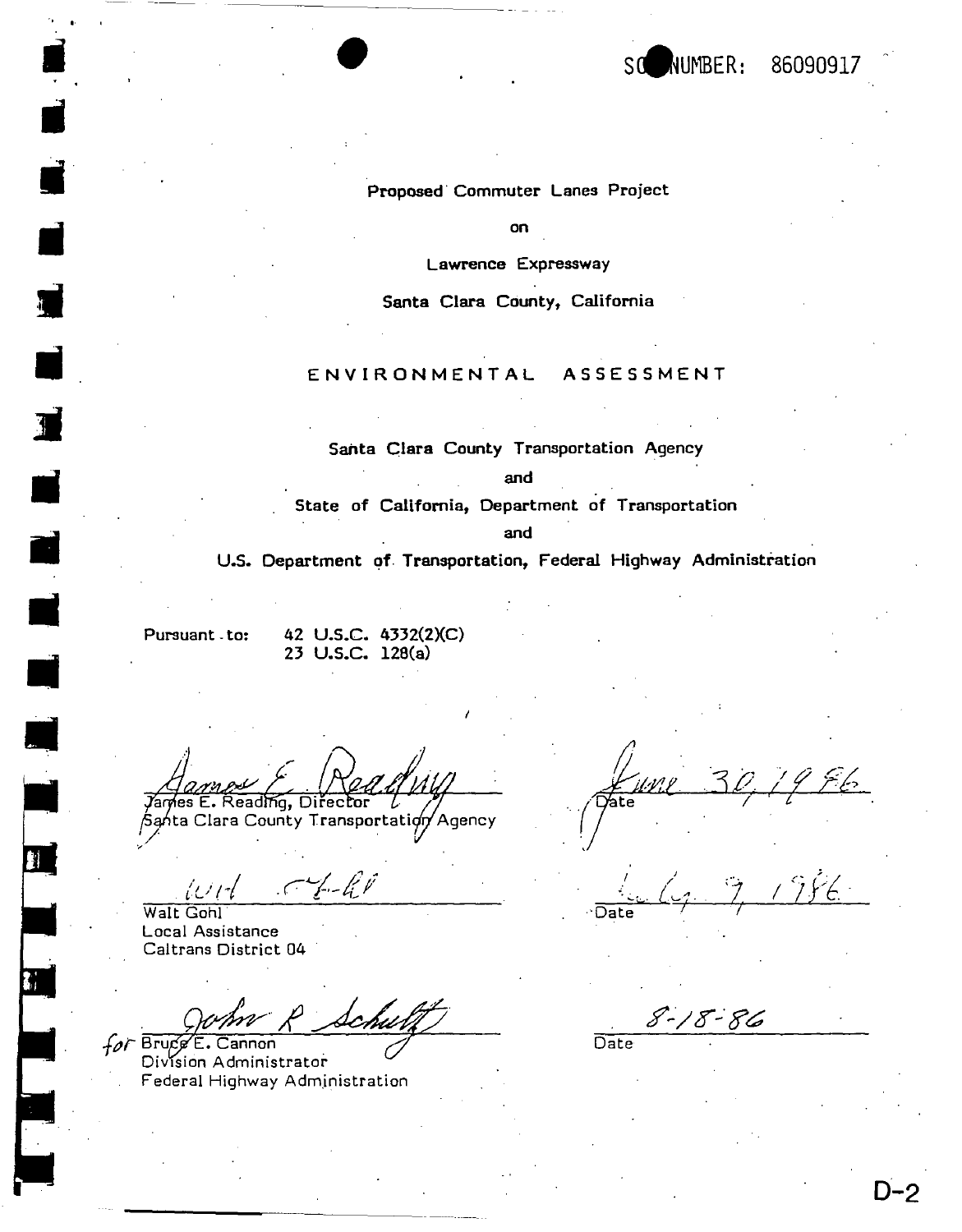*-:* **/.;Junty of Santa Clara**

· "

Office of the Board of Supervisors County Government Center, East Wing 70 West Hedding Stree<br>San Jose, California 95110 (408) 299-4321

**California** Susanne Wilson, District 1<br>Zoe Lofgren, District 2<br>Thomas L. Legan, District 3 M E M O R A N D U M M CARA DO R A N D U M DIAN DISTRICT 4

I

TO: Transportation Agency

FROM: Clerk, Board of Supervisors

DATE: May 20, 1987

On April 28, 1987 . The Board of Supervisors

approved a project which had been determined to be exempt from CEQA.

adopted a Negative Declaration.

YY

certified as complete an Environmental Impact Report.

for the following project:

Approved Lawrence Expressway Carmuter Lanes Project.

Approved Negative Declaration for the Lawrence Expressway Conmuter Lanes Project.

Restated continued support of policy re safe bicycle access to County expressways.

Your agency/department is responsible for the proper filing of a Notice of Exemption or a Notice of Determination setting forth the action taken as provided by Public Resources Code 15062 and 21152. If you have any questions regarding the form of the Notice, where it must be filed, or the procedure to be followed, you may receive advice from the County Counsel's Office, telephone 299-211l.

Please return to the Clerk of the Board a copy of this notice along with a copy of the notice you file, with the County Clerk and Secretary for Resources.

DMR: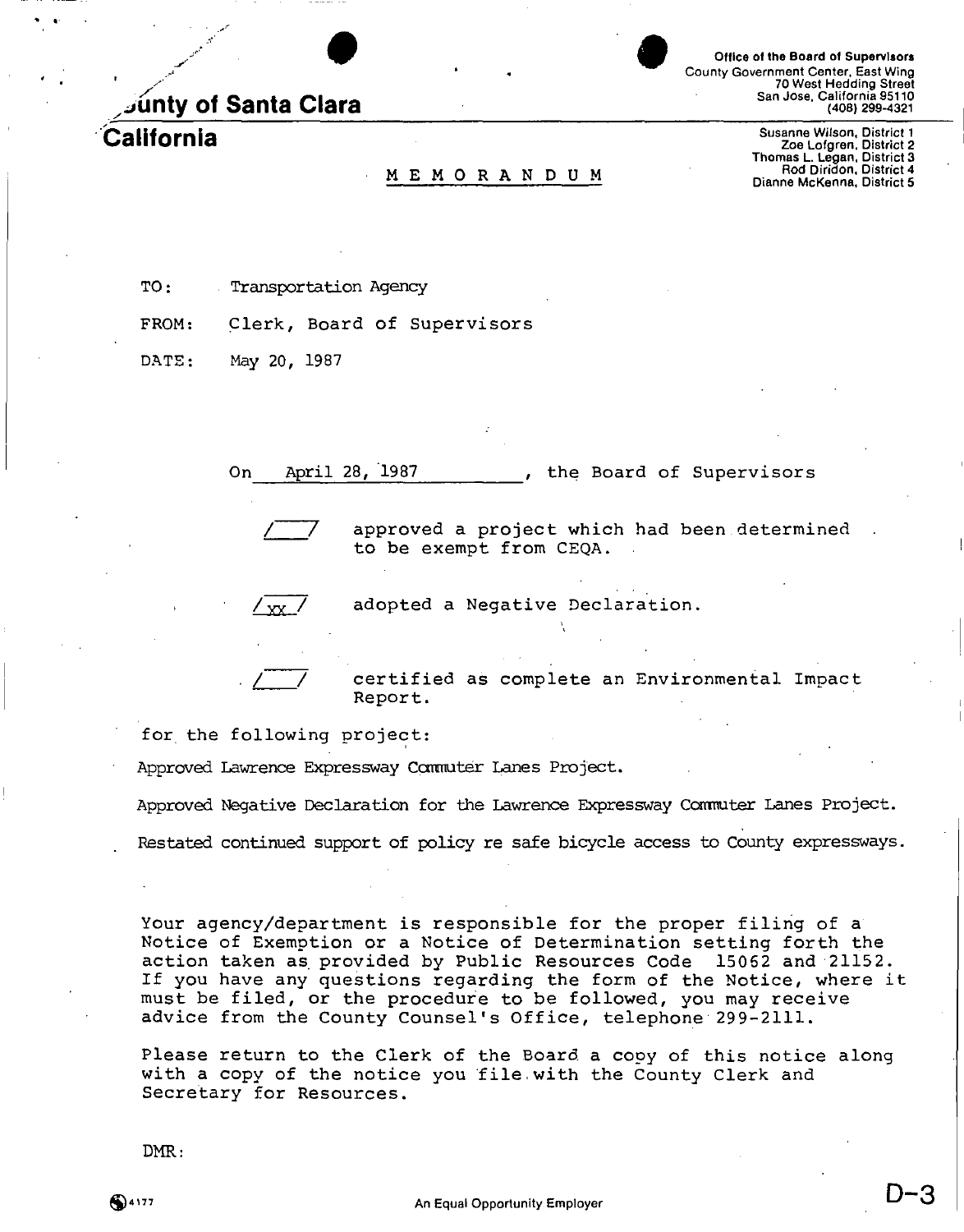*Transportation*  $\bigcirc$ *Agency*

Sonlo Clara County Bus, light 'Rail, Roads, Aviation

3331 North First Street San Jose, CA 95134·1906

August 13, 1993

Dockets Office State of California Public Utilities Commission 505 Van Ness Avenue San Francisco, CA 94102

Subject: Application of the County of Santa Clara, Transportation Agency to modify existing grade separated grade crossing.

Con August 10, 1993 the County of Santa Clara Board of Supervisors authorized the filing of this application with the California State Public Utilities Commission.

Enclosed are an original and twelve (12) copies of the application for modification of an existing grade separated crossing of Lawrence Expressway by the Peninsula Corridor Joint Powers Board main commuter rail line mile post 40.78 and Southern Pacific spur rail line in the city of Sunnyvale, California.

Under the provisions of General Order No. 88-A, the County of Santa Clara Transportation Agency, requests authority to modify the subject grade crossing.

If you need additional information, please call Kevin D. Allmand at (408) 299-2111 or Gamini Rajapakse at (408) 321-7133.

Sincerely,

Lawrence Reuter **Director** 

Enclosures

CC: Clerk of the Board of Supervisors LM, SAB, RBP, JRR, MLG, Law-file H 93-08-0037 PCA # 3475

 $\bullet$ 

 $\rightarrow$ 

*~ /(0 /q]*

33 AllG

Φ

2

( $\mathfrak{p}_{\mathrm{fB}}$  $\approx$  $\frac{\pi}{2}$  $\frac{6}{5}$  $\cdot$  ,  $\cdot$ 

Board of Supervisors: Michael M. Honda, Zoe lofgren, Ron Gonzales, Rod Diridon, Dionne McKenna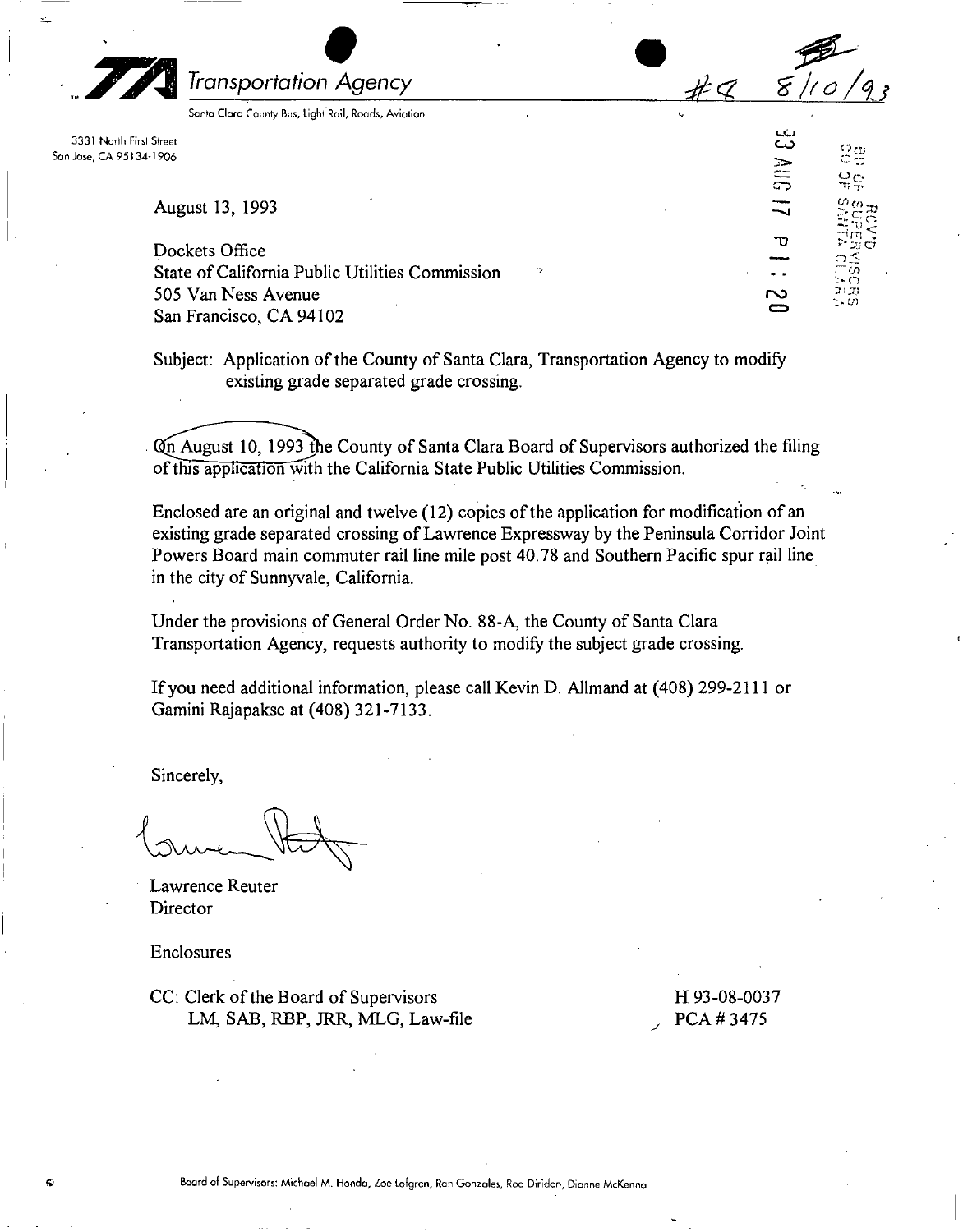

*Transportation* •<br>• Agenc *Agency* Roads, Aviation •

Sonto Claro County Bus, Light Rail,

3331 North First Street San Jose, CA 95134·1906 .

August 13, 1993

Ms. Sally Reed County Executive County of Santa Clara 70 West Hedding Street San Jose, CA 95110

Subject: CPUC Application of the County of Santa Clara, Transportation Agency to modify existing grade separated grade crossing.

Dear Ms. Reed:

On August 10, 1993 the County of Santa Clara Board of Supervisors authorized the filing of this application with the California State Public Utilities Commission (CPUC).

Enclosed is a copy of the application for modification of an existing grade separated crossing of Lawrence Expressway by the Peninsula Corridor Joint Powers Board main commuter rail line mile post 40.78 and Southern Pacific spur rail line in the city of Sunnyvale, California.

County of Santa Clara, Transportation Agency requests you to acknowledge to CPUC of (a) Receipt ofa copy of the application (b) Concurrence to the subject project. Please send your response to, Dockets Office, State of California Public Utilities Commission, 505 Van Ness Avenue, San Francisco, CA 94102.

If you need additional information, please call me at (408) 321-7144.

Sincerely,

 $\Omega$   $\ddot{\Omega}$  $\leq$ Certaine Gamini Rajapakse

Project Engineer

Enclosures

CC: RBP, JRR, MLG, Law-file

H 93-08-0040 PCA# C3475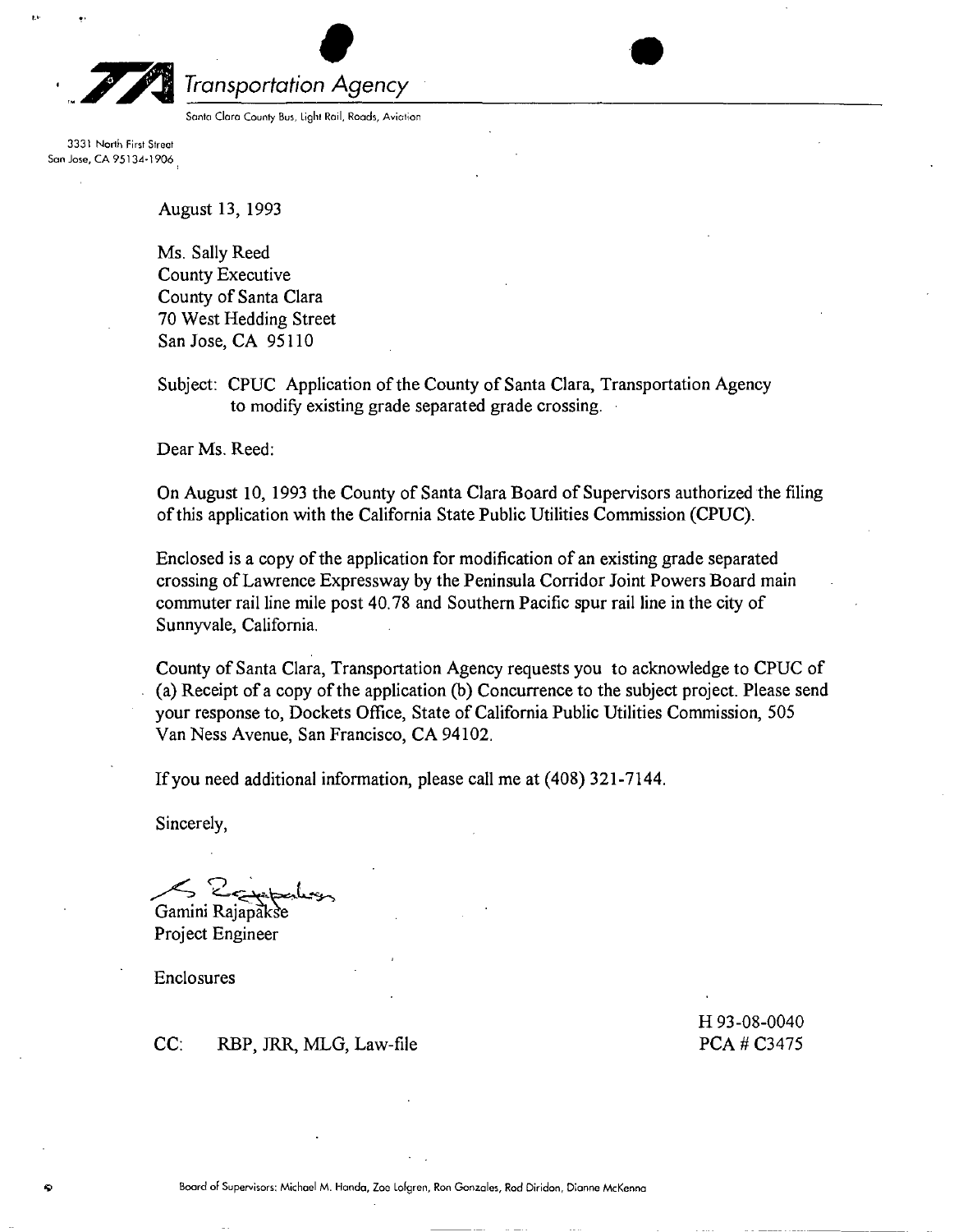

*Transportation* de Agence *Agency*

Santa Clora County Bus, Light Rail, Roads, Aviatio

3331 North First Street San Jose, CA 95134·1906

August 13, 1993

Mr. Tomas Lewcock City Manager City of Sunnyvale 456 West Olive Avenue Sunnyvale, CA 94088-3707

Subject: CPUC Application of the County of Santa Clara, Transportation Agency to modify existing grade separated grade crossing.

Dear Mr. Lewcock:

On August 10, 1993 the County of Santa Clara Board of Supervisors authorized the filing of this application with the California State Public Utilities Commission (CPUC).

•

Enclosed is a copy of the application for modification of an existing grade separated crossing of Lawrence Expressway by the Peninsula Corridor Joint Powers Board main commuter rail line mile post 40.78 and Southern Pacific spur rail line in the city of Sunnyvale, California.

County of Santa Clara, Transportation Agency requests you to acknowledge to CPUC of (a) Receipt ofa copy of the application (b) Concurrence to the subject project. Please send your response to, Dockets Office, State of California Public Utilities Commission, 505 Van Ness Avenue, San Francisco, CA 94102.

If you need additional information, please call me at (408) 321-7144.

Sincerely,

 $25.1$  $12$ croaler Gamini RajapakSe

Project Engineer

Enclosures

CC: RBP, JRR, MLG, Law-file

H 93-08-0039 PCA# C3475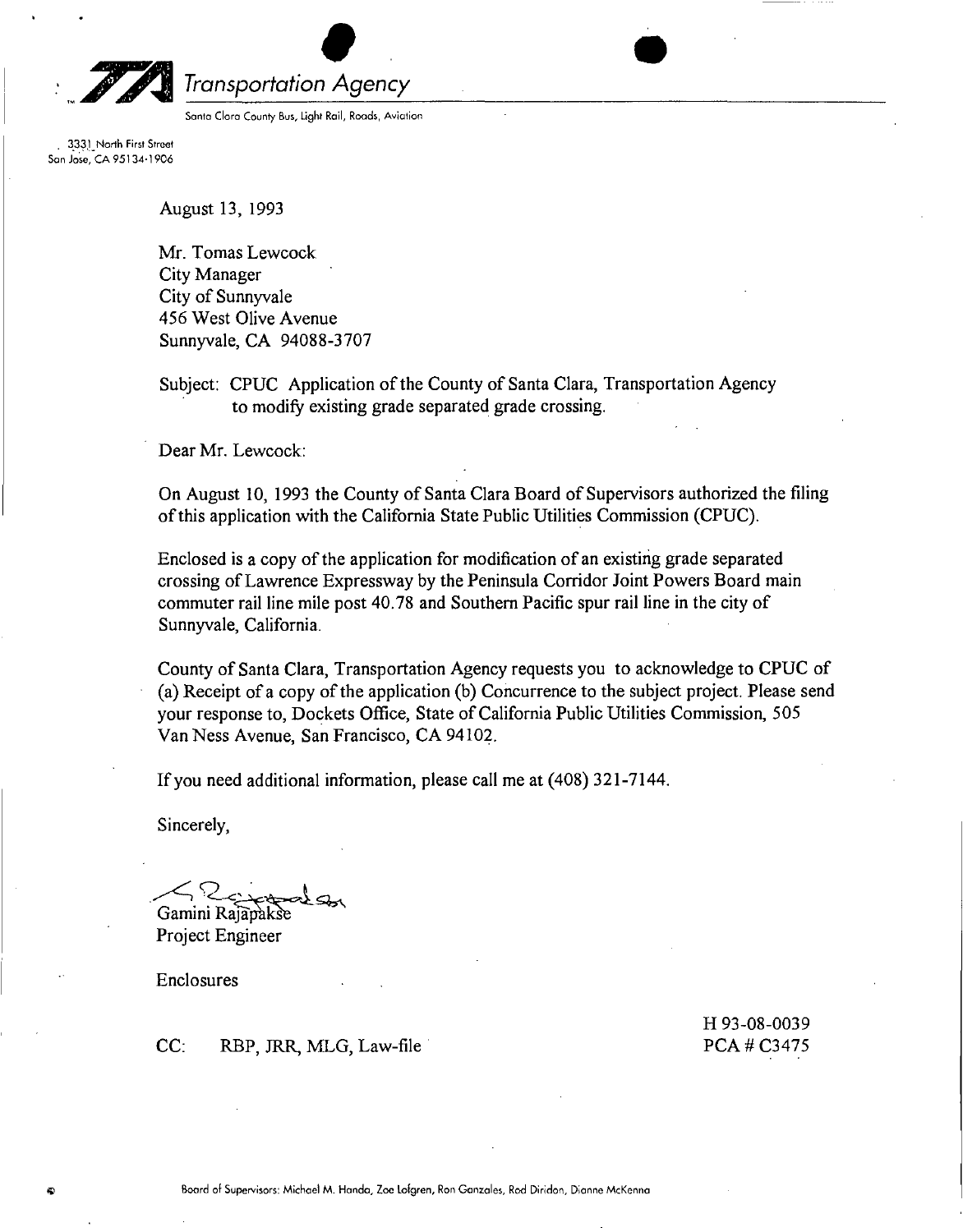

# *Transportation* •<br>• Agenc *Agency*

Sonto Claro County Bus, light Rail, Roods, Aviation

3331 North First Street San Jose, CA 95134-1906

August 13, 1993 -

Mr. Art Aldridge Safety Division State of California Public Utilities Commission 505 Van Ness Avenue San Francisco, CA 94102

Subject: Application of the County of Santa Clara, Transportation Agency to modify existing grade separated grade crossing.

•

Dear Mr. Aldridge:

On August 10, 1993 the County of Santa Clara Board of Supervisors authorized the filing of this application with the California State Public Utilities Commission.

Enclosed is a copy of the application for modification of an existing grade separated crossing of Lawrence Expressway by the Peninsula Corridor Joint Powers Board main commuter rail line mile post 40.78 and Southern Pacific spur rail line in the city of Sunnyvale, California and Environmental Assessment and Finding of No Significant Impact report. We have sent the original and twelve copies of the application to the Dockets Office.

Under the provisions of General Order No. 88-A, the County of Santa Clara Transportation Agency, requests authority to modify the subject grade crossing.

If you need additional information, please call me at  $(408)$  321-7133.

Sincerely,

 $A$ <sup>2</sup> $2$ 

Gamini Rajapakse Project Engineer

Enclosures

CC: RBP, JRR, MLG, Law-file

H 93-08-0043 PCA# 3475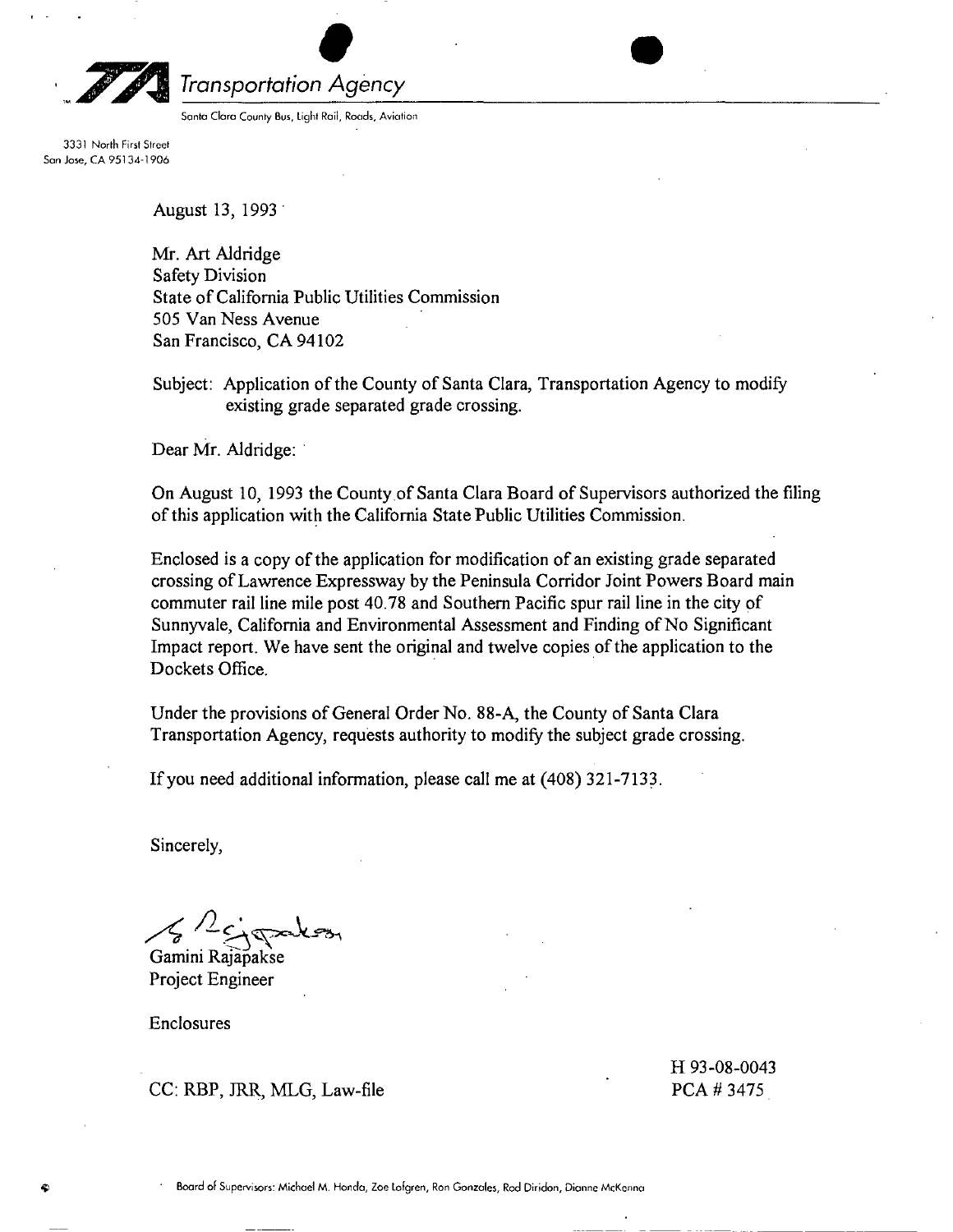

*Agency* gency<br>
Roads, Aviation

Sonto Claro County BU\$, light Rail,

3331 North First Street Son Jose, CA 95134-1906

August 13, 1993

--------- ----------

Mr. C.J. Burroughs Chief Engineer Southern Pacific Transportation Company One Market Plaza, Room 1001 SanFrancisco, CA 94105

Attn: Mr. Dick Dahllof

Subject: CPUC Application of the County of Santa Clara, Transportation Agency to modify existing grade separated grade crossing.

Dear Mr. Burroughs:

On August 10, 1993 the County of Santa Clara Board of Supervisors authorized the filing of this application with the California State Public Utilities Commission (CPUC).

Enclosed is a copy of the application for modification of an existing grade separated crossing of Lawrence Expressway by the Peninsula Corridor Joint Powers Board main commuter rail line mile post 40.78 and Southern Pacific spur rail line in the city of Sunnyvale, California.

County of Santa Clara, Transportation Agency requests you to acknowledge to CPUC of (a) Receipt ofa copy of the application (b) Concurrence to the subject project. Please send your response to, Dockets Office, State of California Public Utilities Commission, 505 Van Ness Avenue, San Francisco, CA 94102.

If you need additional information, please call me at (408) 321-7144.

Sincerely,

Gamini Rajapakse

Project Engineer

Enclosures

CC: RBP, JRR, MLG, Law-file

H 93-08-0038 PCA# C3475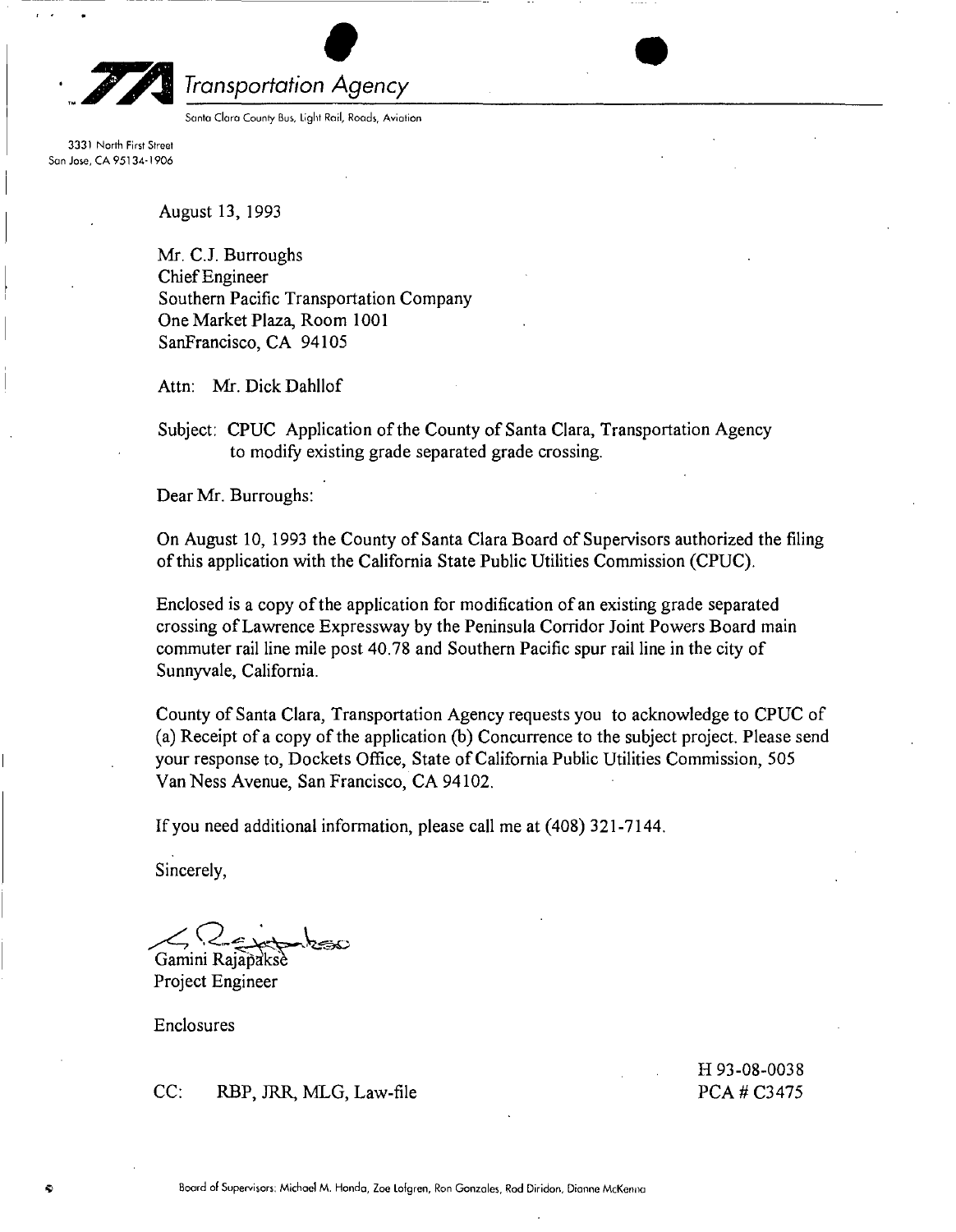

*Agency* ency<br>Broads, Aviation • 1999<br>Roads, Aviation

Sonia Clara County Bus, light Roil,

3331 North First Street Son Jose, CA 95134·1906

August 13, 1993

Mr. Tom Davids Property Manager Peninsula Corridor Joint Powers Board 1250 San Carlos Avenue San Carlos, CA 94070-1306

Subject: CPUC Application of the County of Santa Clara, Transportation Agency to modify existing grade separated grade crossing.

Dear Mr. Davids:

On August 10, 1993 the County of Santa Clara Board of Supervisors authorized the filing of this application with the California State Public Utilities Commission (CPUC).

Enclosed is a copy of the application for modification of an existing grade separated crossing of Lawrence Expressway by the Peninsula Corridor Joint Powers Board main commuter rail line mile post 40.78 and Southern Pacific spur rail line in the city of Sunnyvale, California.

County of Santa Clara, Transportation Agency requests you to acknowledge to CPUC of (a) Receipt ofa copy of the application (b) Concurrence to the subject project. Please send your response to, Dockets Office, State of California Public Utilities Commission, 505 Van Ness Avenue, San Francisco, CA 94102.

If you need additional information, please call me at (408) 321-7144.

Sincerely,

*n .* ~'~~:~~~ Gamini Rajapakse

Project Engineer

Enclosures

CC: RBP, JRR, MLG, Law-file

H 93-08-0042 PCA # C3475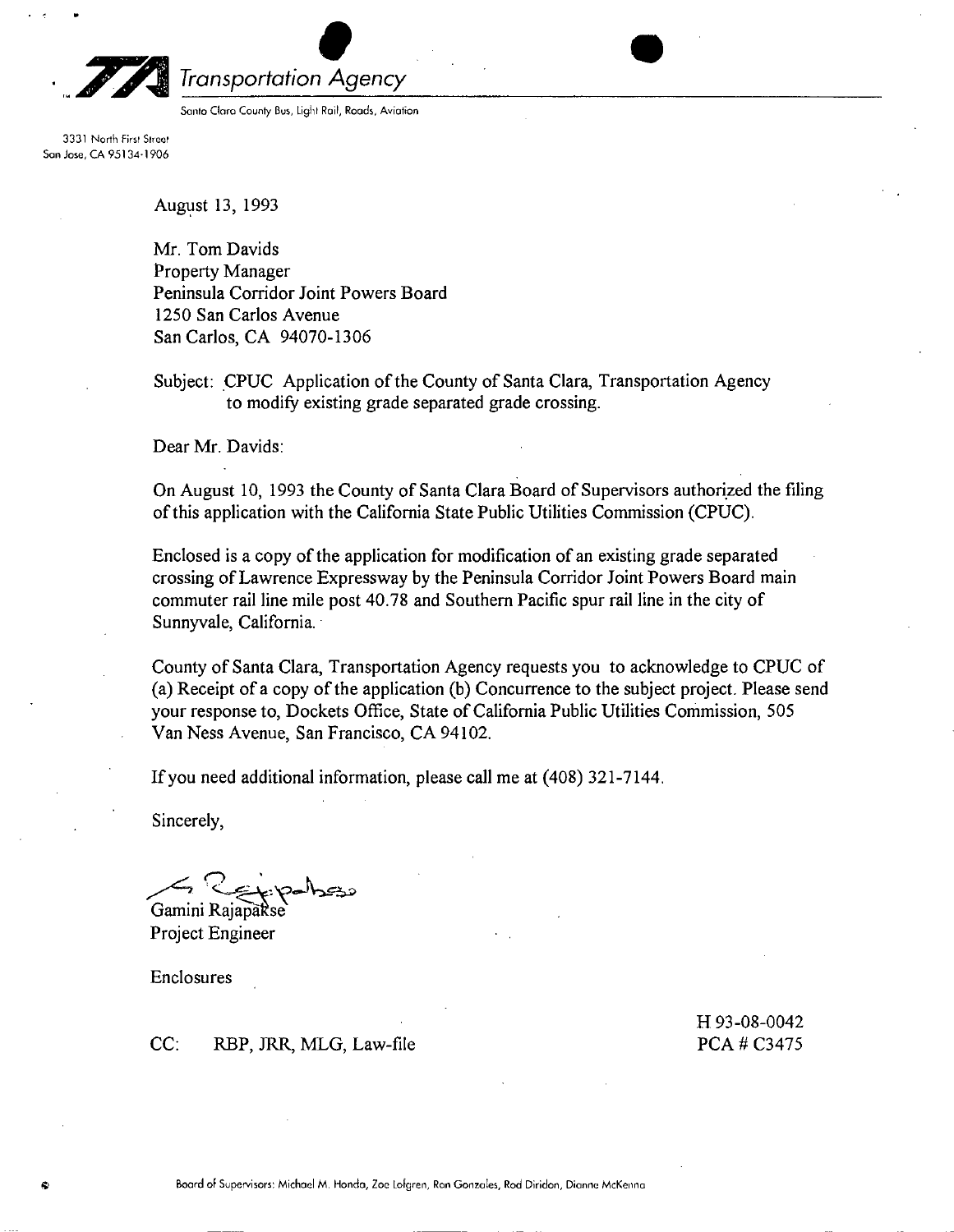

*Agency*

Santa Clore County Bus, Light Rail, Roods, Aviation

3331 North First Street Son Jose, CA 95134-1906

August 13, 1993

Mr. Preston W. Kelly District IV, Director State of California Department of Transportation POBox 23660 Oakland, CA 94623-0660

Subject: CPUC Application of the County of Santa Clara, Transportation Agency to modify existing grade separated grade crossing.

Dear Mr. Kelley:

On August 10, 1993 the County of Santa Clara Board of Supervisors authorized the filing of this application with the California State Public Utilities Commission (CPUC).

•

Enclosed is a copy of the application for modification of an existing grade separated crossing of Lawrence Expressway by the Peninsula Corridor Joint Powers Board main commuter rail line mile post 40.78 and Southern Pacific spur rail line in the city of Sunnyvale, California.

County of Santa Clara, Transportation Agency requests you to acknowledge to CPUC of (a) Receipt ofa copy of the application (b) Concurrence to the subject project. Please send your response to, Dockets Office, State of California Public Utilities Commission, 505 Van Ness Avenue, San Francisco, CA 94102.

If you need additional information, please call me at (408) 321-7144.

Sincerely,

 $\sqrt{2Z_c}$   $\times$ Gamini Rajapak

Project Engineer

Enclosures

CC: RBP, JRR, MLG, Law-file

H93-08-0041 PCA# C3475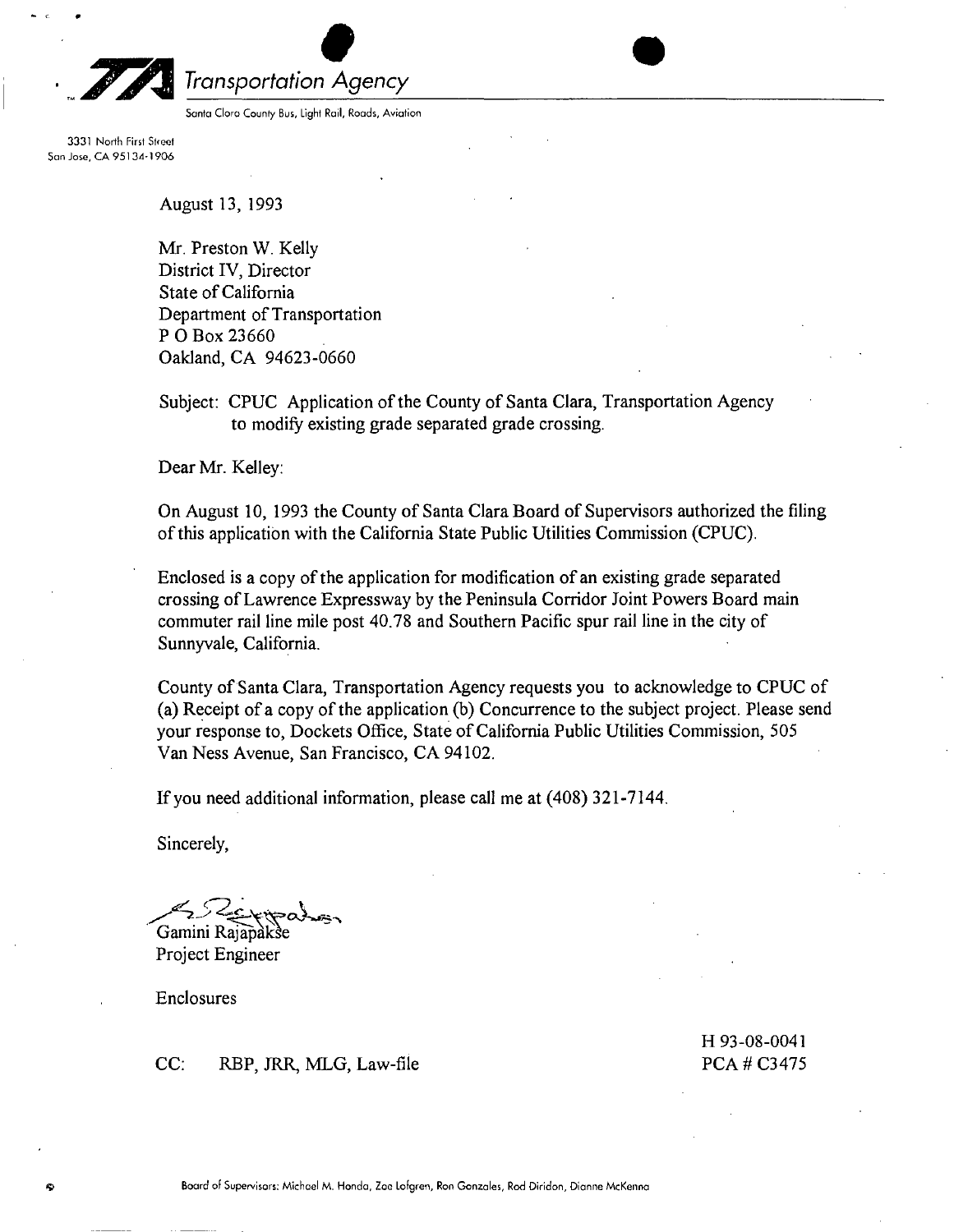. ! -

# *Transportation* Agene *Agency*

Santa Clara County Bus, Light Rail, Roods, Aviation

3331 North First Street San Jose, CA 95134·1906

ℷ¥⊱

BD OF SUPERVISORS

# 14 JAN 6 P 3: I 2

January 6, 1994

Ms. Phyllis A. Perez Clerk of the Board of Supervisors County of Santa Clara 70 West Hedding Street San Jose, CA 95110

### Subject: Approved Application of the County of Santa Clara, Transportation Agency to Modify the Lawrence Expressway, Existing Grade Separated Crossing

Dear Ms. Perez:

On August 10, 1993 the County of Santa Clara Board of Supervisors authorized the filing of the subject application with the California State Public Utilities Commission (CPUC).

Attached please find a copy of the approved CPUC application (93-08-031) for filing with your office.

If you have any questions please call me at (408) 321 - 7144.

Sincerely,

.A- ec:~

GAMINI RAjAPAKSE Project Engineer

Attachment CC: Kevin Allmand, Deputy County Counsel RBP, JRR, MLG, ACD, JLK, File-Law, Rec. Mgmt

> H94-01-0025 PCA#C3475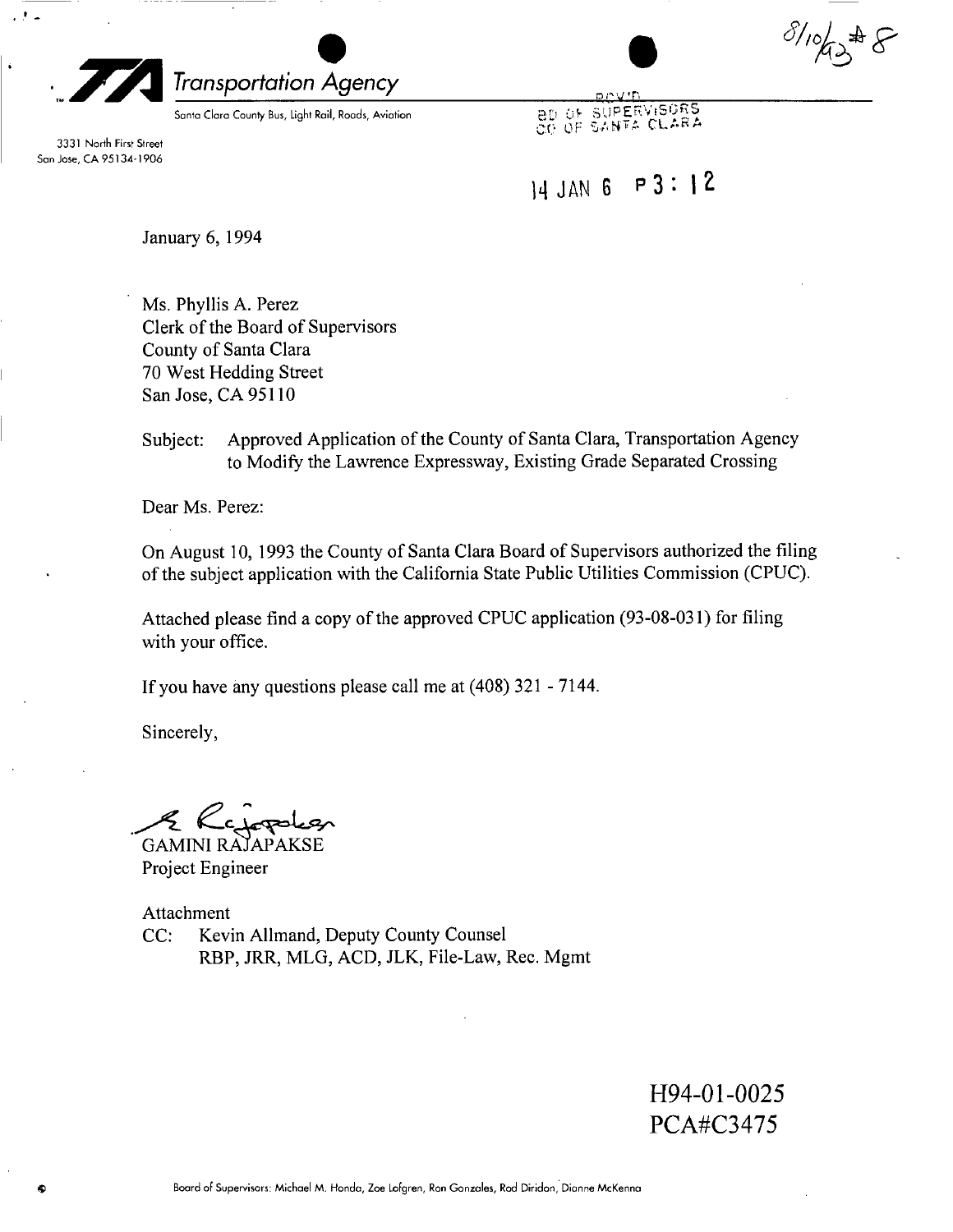### S/ELB

Decision 93-12-041 December 17, 1993

•

BEFORE THE PUBLIC UTILITIES COMMISSION OF THE STATE OF CALIFORNIA

Application of the County of Santa Clara) for an order authorizing modification of a grade separated crossing of Lawrence Expressway by the Peninsula Corridor Joint Powers Board main ) commuter rail line mile post 40.78 and Southern Pacific spur rail line in the City of Sunnyvale, California.

------~----------------------------)

Application 93-08-031 (Filed August 17, 1993)

#### o PIN **ION**

As part of a project to construct two High Occupancy Vehicle Lanes (HOV) on the Lawrence Expressway between Prospect Road in San Jose and State Route (SR) 237 in Sunnyvale, the Santa Clara County Transportation Agency (SCCTA) requests authority to widen the Lawrence Expressway at the "Sunnyvale (SPRR) Overhead" at separated grades over the main line tracks of Peninsula Corridor Joint Powers Board (PCJPB) and Southern Pacific Transportation Company's (SPT) spur tracks in Sunnyvale, Santa Clara County.

The eight mile long project will alleviate current and projected peak hour traffic congestion on Lawrence Expressway, and will improve traffic connections between State Route 237 and . Interstate 280. The proposed HOV lanes will be on the outside lanes, and will be in use only during peak commute periods. During all other times, the HOV lanes will function as shoulders of the expressway.

The Sunnyvale (SPRR) Overhead is located in.the northern portion of the widening project, just south of Central Expressway. The overhead will be widened only on the east side of the structure, and the bridge centerline will be shifted to accommodate HOV lanes in both directions of travel.

SCCTA is the lead agency for this project under the California Environmental Quality Act of 1970 (CEQA), as amended,

- 1 -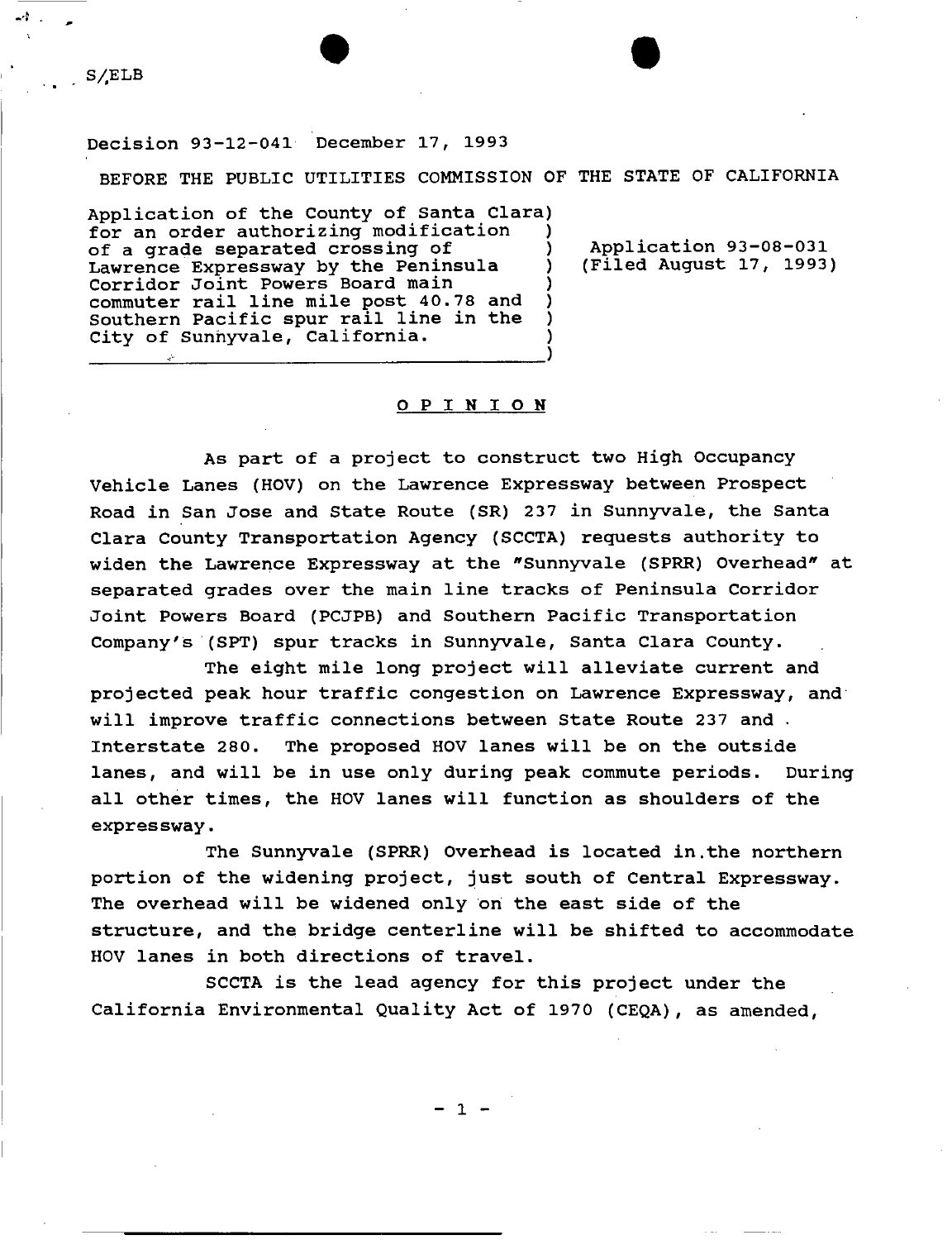### A.93-08-031 S/ELB

Public Resources Code sections 21000, et seq. After preparation and review of an Initial study, SCCTA issued a Negative Declaration and approved the project. On April 28, 1987, a Notice of Determination was filed with the Office of Planning and Research which found that "The project will not have a significant effect on the environment."

 $\bullet$  ,  $\frac{1}{\sqrt{2}}$ 

**••••••••••••••••••••••••••••••••••••**

The Commission is a responsible agency for this project under CEQA and has reviewed and considered the lead agency's Initial study and Negative Declaration.

The Commission's Safety Division Traffic Engineering staff inspected the site of the proposed project. After reviewing the need for and safety of the proposed construction, the staff recommends issuance of an ex parte order authorizing widening of the overhead.

The application meets the filing requirements of the Commission's Rules of Practice and Procedure, including Rule 39, which relates to the widening of an existing crossing. A sketch of the crossing area is included as Appendix A.

### Findings of Fact

1. Notice of the application was published in the Commission's Daily Calendar on August 25, 1993. No protests have been received. A public hearing is not necessary.

2. SCCTA requests authority under Public utilities Code Sections 1201-1205 to widen the Sunnyvale (SPRR) Overhead at separated grades over the tracks of PCJPB mainline and SPT's spur tracks in Sunnyvale, Santa Clara county.

3. Widening of the overhead is required to improve roadway capacity and reduce congestion.

4. Public convenience, necessity, and safety require widening of the overhead.

5. SCCTA is the lead agency for this project under CEQA, as amended.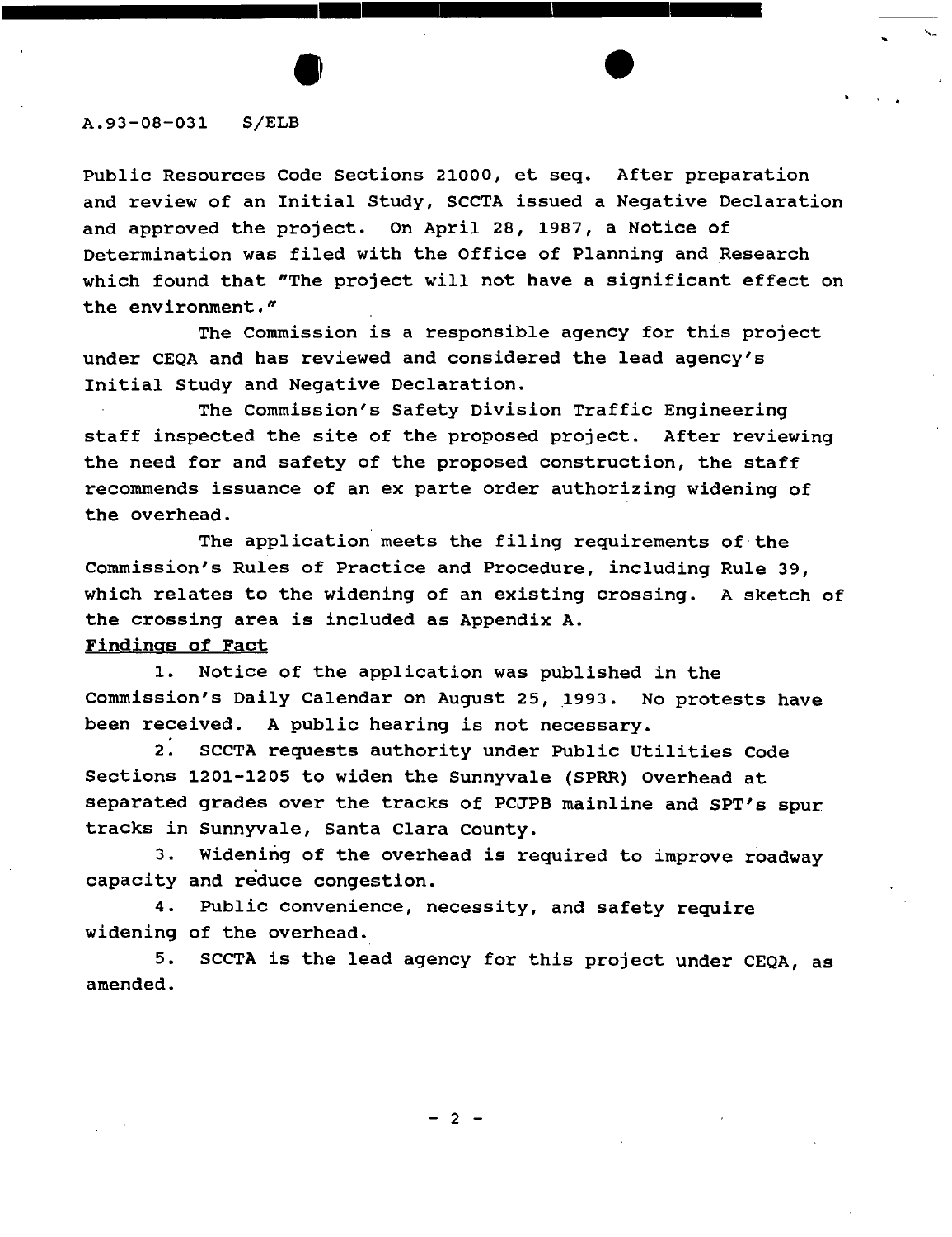### A.93-08-031 S/ELB

, ,

6. The Commission is a responsible agency for this project and has reviewed and considered the lead agency's Initial Study and Negative Declaration.

7. The project will not have a significant effect on the environment.

### Conclusion of Law

The application should be granted as set forth in the following order.

### OR D E R

IT IS ORDERED that:

•

1. The County of Santa Clara, Transportation Agency (SCCTA), is authorized to widen Lawrence Expressway at the Sunnyvale (SPRR) Overhead at separated grades over the tracks of Peninsula Corridor Joint Powers Board (PCJPB) and Southern Pacific Transportation Company's (8PT) spur tracks in sunnyvale, Santa Clara County, at the location and substantially as shown by plans attached to the application, identified as Crossing E-40.7-A.

2. Clearances shall be in accordance with General Order (GO)  $26-D.$ 

3. Walkways shall conform to GO 118. Walkways adjacent to any trackage subject to rail operations shall be maintained free of obstructions and shall be promptly restored to their original condition in the event of damage during construction.

4. Construction and maintenance costs shall be borne in accordance with an agreement to be entered into between the parties. A copy of the agreement, together with plans of the crossing approved by PCJPB and SPT, shall be filed with the Commission's Safety Division prior to commencing construction. Should the parties fail to agree, the Commission will apportion the costs of construction and maintenance by further order.

 $\overline{\mathbf{3}}$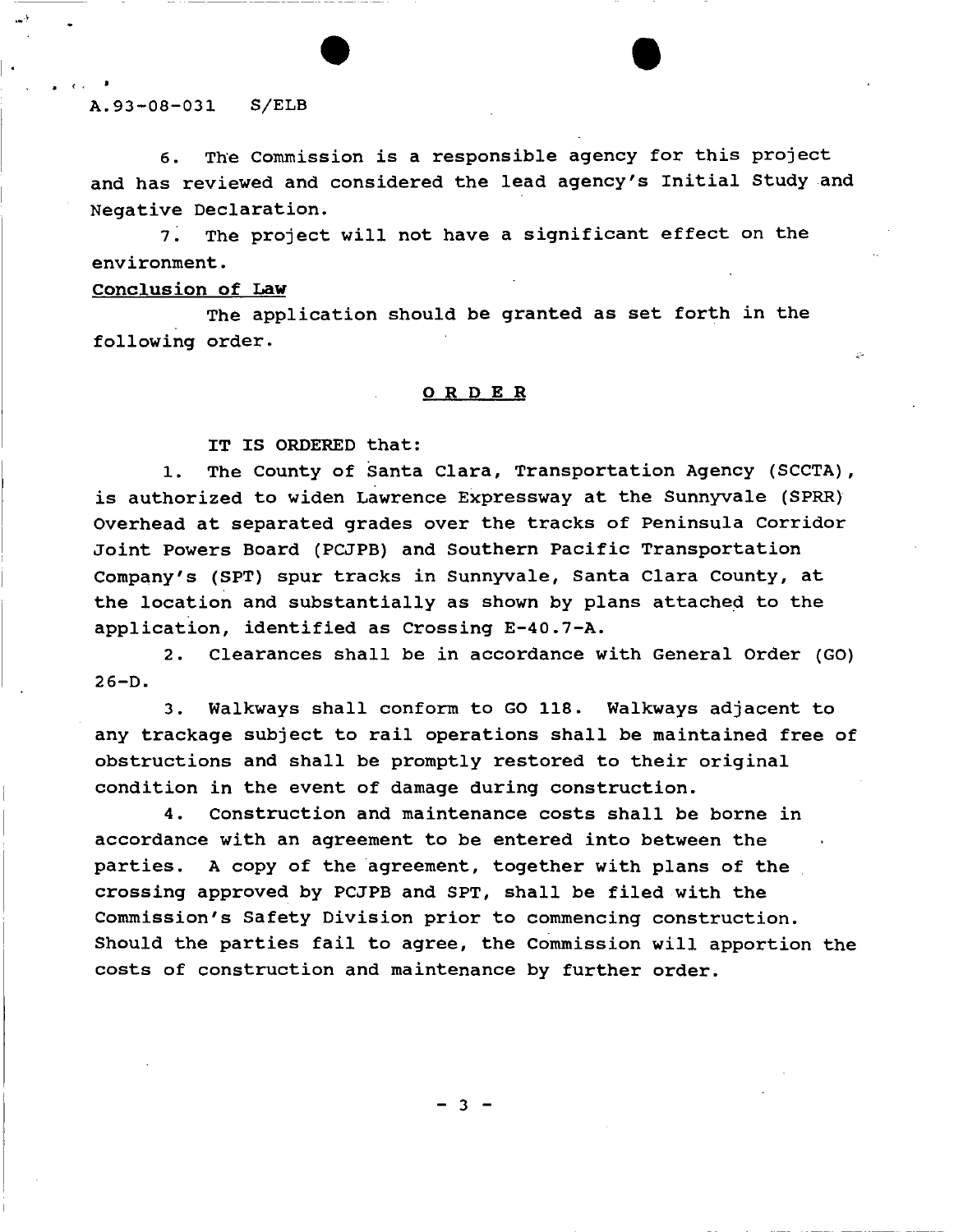### A.93-08-03l S/ELB

5. within 30 days after completion of the work under this order, SCCTA shall advise the Commission's Safety Division in writing that the authorized work has been completed.

**•• <sup>1</sup> ••••••••••••••••••••••**

6. This authorization shall expire if not exercised within three years unless time is extended or if the above conditions are not complied with. Authorization may be revoked or modified if public convenience, necessity, or safety so require.

 $- 4 -$ 

7. The application is granted as set forth above. This order becomes effective 30 days from today. Dated December 17, 1993, at San Francisco, California.

> DANIEL Wm. FESSLER President PATRICIA M. ECKERT NORMAN D. SHUMWAY P. GREGORY CONLON JESSIE J. KNIGHT, Jr. Commissioners

I•

 $\bullet$  ,  $\bullet$  ,  $\bullet$  ,  $\bullet$  ,  $\bullet$  ,  $\bullet$  ,  $\bullet$  ,  $\bullet$  ,  $\bullet$  ,  $\bullet$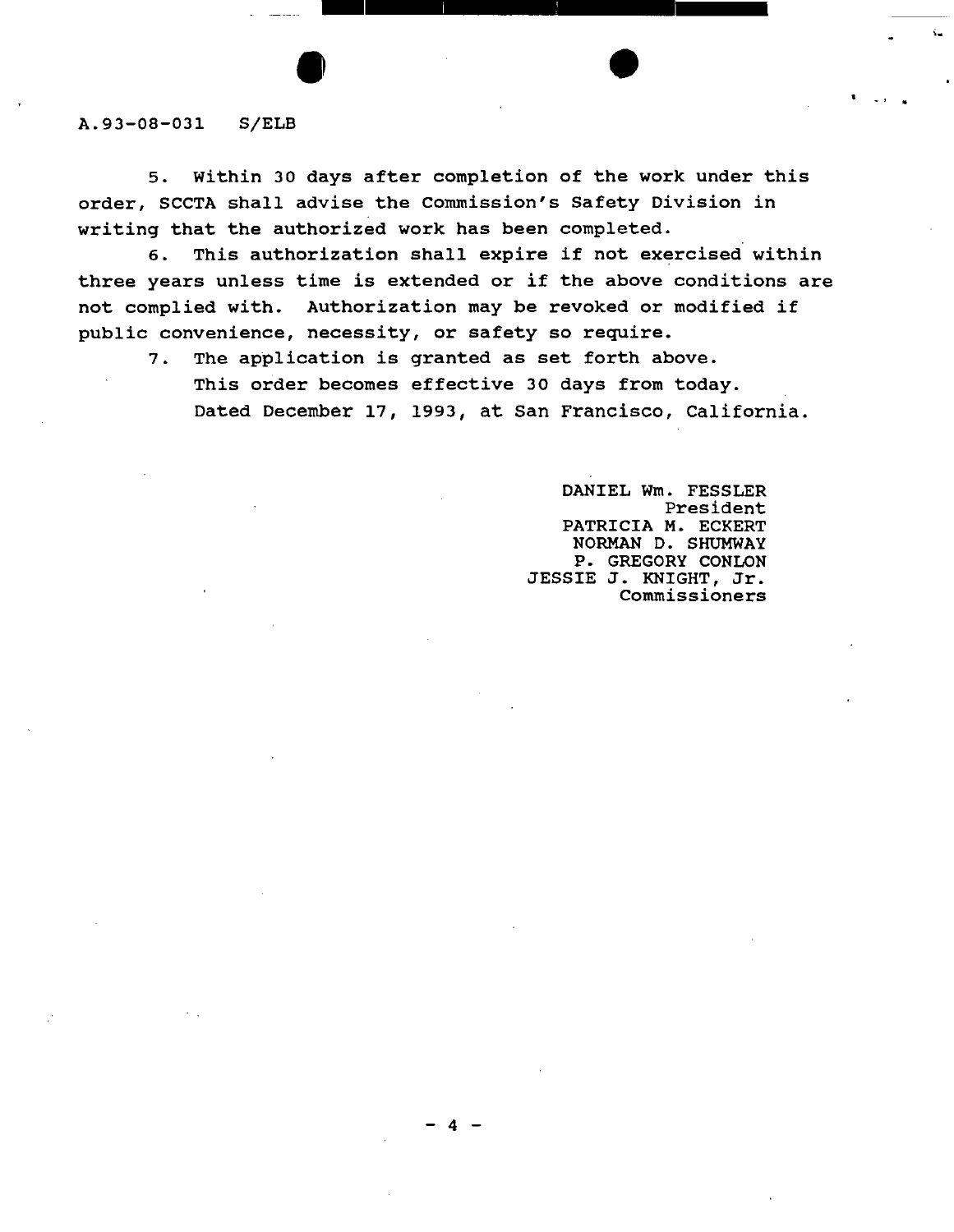

 $A.93 - 08 - 031$  $S/ELB$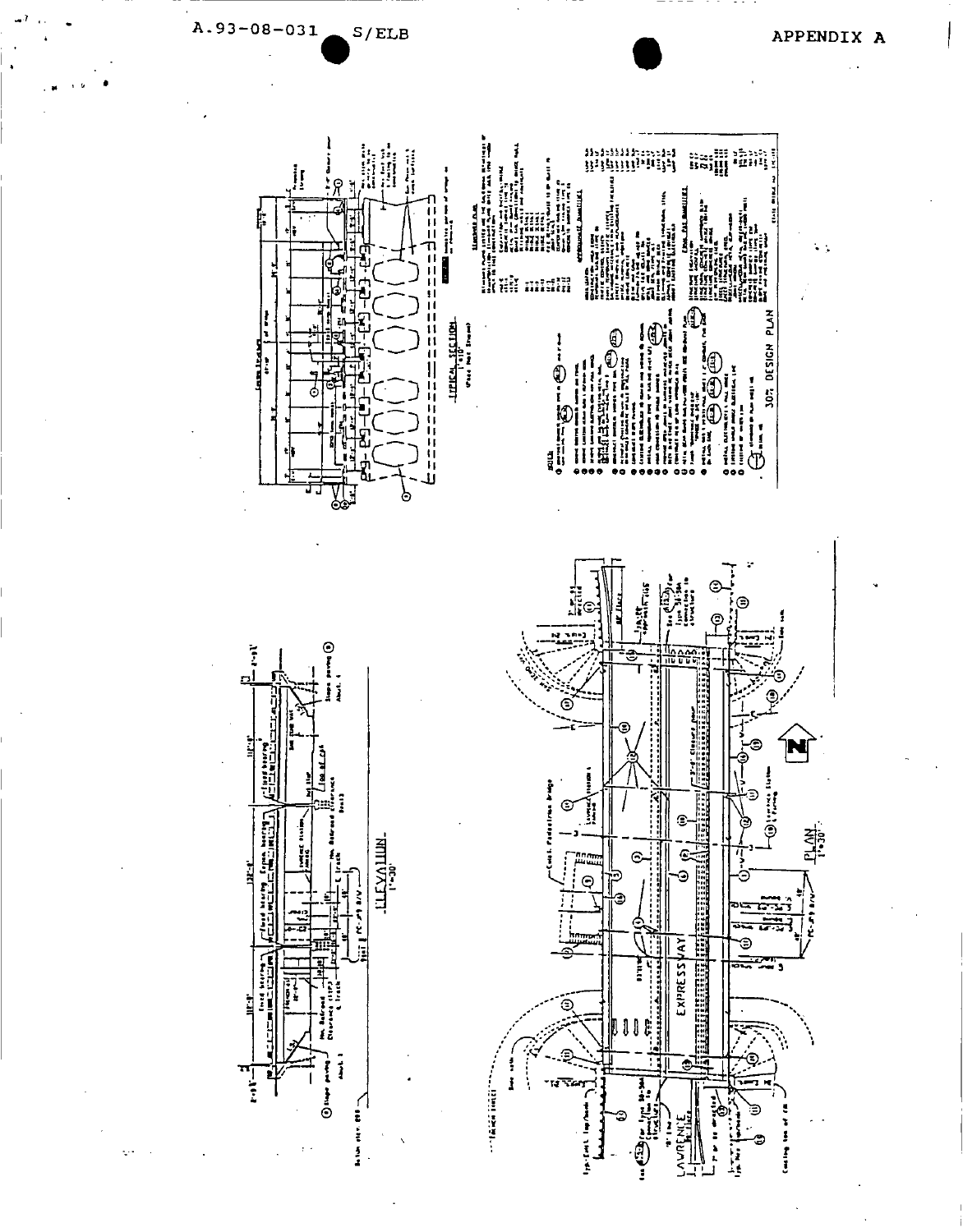|                                                         |                                                                                                                                                                                                                     |                                       | BY THE              |          | OARD OF SUPERVISORS                                                                                  | Approved Accepted Adopted Denied Presented |  |
|---------------------------------------------------------|---------------------------------------------------------------------------------------------------------------------------------------------------------------------------------------------------------------------|---------------------------------------|---------------------|----------|------------------------------------------------------------------------------------------------------|--------------------------------------------|--|
|                                                         | <b>Transportation Agency</b>                                                                                                                                                                                        |                                       |                     |          | OF THE COUNTY OF SANTA CLARA<br>Phyllis A. Porgz, Clerk of the Board                                 |                                            |  |
| 3331 North First Street<br>.<br>San Jose, CA 95134-1906 | Santa Claga County Bus, Light Rail, Raads, Aviation                                                                                                                                                                 | TRANSMITTAL MEMORANDUM<br>PAGE 1 of 2 |                     |          | Deputy Clerk<br>Date: AUG-1 0 1983<br>$1^{1/3}$ : $1^{1/2}$ , $\overline{D}$ , $3^{1/2}$ , $4^{1/2}$ |                                            |  |
|                                                         | Prepared by Rajapakse<br>Reviewed by Randall/Parsons<br>Submitted by Bruce $\bigcap$<br>APPROVED: DIRECTOR                                                                                                          |                                       | DATE: July 20, 1993 |          |                                                                                                      |                                            |  |
|                                                         | TRANSIT DISTRICT BOARD:                                                                                                                                                                                             | Agenda Date                           |                     |          | Item No.                                                                                             |                                            |  |
|                                                         | COUNTY BOARD OF SUPERVISORS: Agenda Date August 10, 1993                                                                                                                                                            |                                       |                     |          | Item No.                                                                                             |                                            |  |
|                                                         | TRANSPORTATION COMMISSION:                                                                                                                                                                                          | Agenda Date                           |                     | Item No. |                                                                                                      |                                            |  |
| BROM :                                                  | Scotty A. Bruce, Deputy Director<br>Highways Design & Operations                                                                                                                                                    |                                       |                     |          |                                                                                                      |                                            |  |
|                                                         | SUBJECT: SUNNYVALE (SPRR) OVERHEAD/LAWRENCE EXPRESSWAY COMMUTER (HOV) LANE<br>PROJECT APPLICATION TO THE CALIFORNIA PUBLIC UTILITY COMMISSION (CPUC)<br>FOR GRADE SEPARATED CROSSING MODIFICATION (BRIDGE WIDENING) |                                       |                     |          |                                                                                                      |                                            |  |
|                                                         | RECOMMENDED ACTION:                                                                                                                                                                                                 |                                       |                     |          |                                                                                                      |                                            |  |

- 1. Approve the filing of an application before the California Public Utilities Commission (CPUC) for their approval of the bridge widening construction on which commission (  $\zeta$
- 2. Authorize County Counsel and the Transportation Agency Director to execute and file the applicable documents with CPUC.

### FISCAL,IMPLICATIONS:

There are no fiscal implications from this application process.

### REASONS FOR RECOHHENDATION:

Any rail crossing, at-grade or grade separated, is under the jurisdiction of the CPUC, and CPUC approval must be secured for any type of modification or replacement of the crossing (Section 1201 of the California Public Utilities Code). The Lawrence Expressway Commuter (HOV) Lane Project will widen the Sunnyvale Overhead bridge over the Peninsula Corridor Joint Powers Board (PC-JPB) main commuter rail line and Southern Pacific rail line, therefore an application must be submitted to the CPUC for approval.

### CONSEQUENCES OF NEGATIVE ACTION:

There can be no Commuter (HOV) lane construction on the Sunnyvale Overhead structure without CPUC approval. The Project could not be completed.

Board of Supervisors: Michael M. Honda, Zoellofgrom, Roncon, Benedict Room, Dianne McKenna

,  $\mu$  ,  $\mu$ 

AUG 10 1993